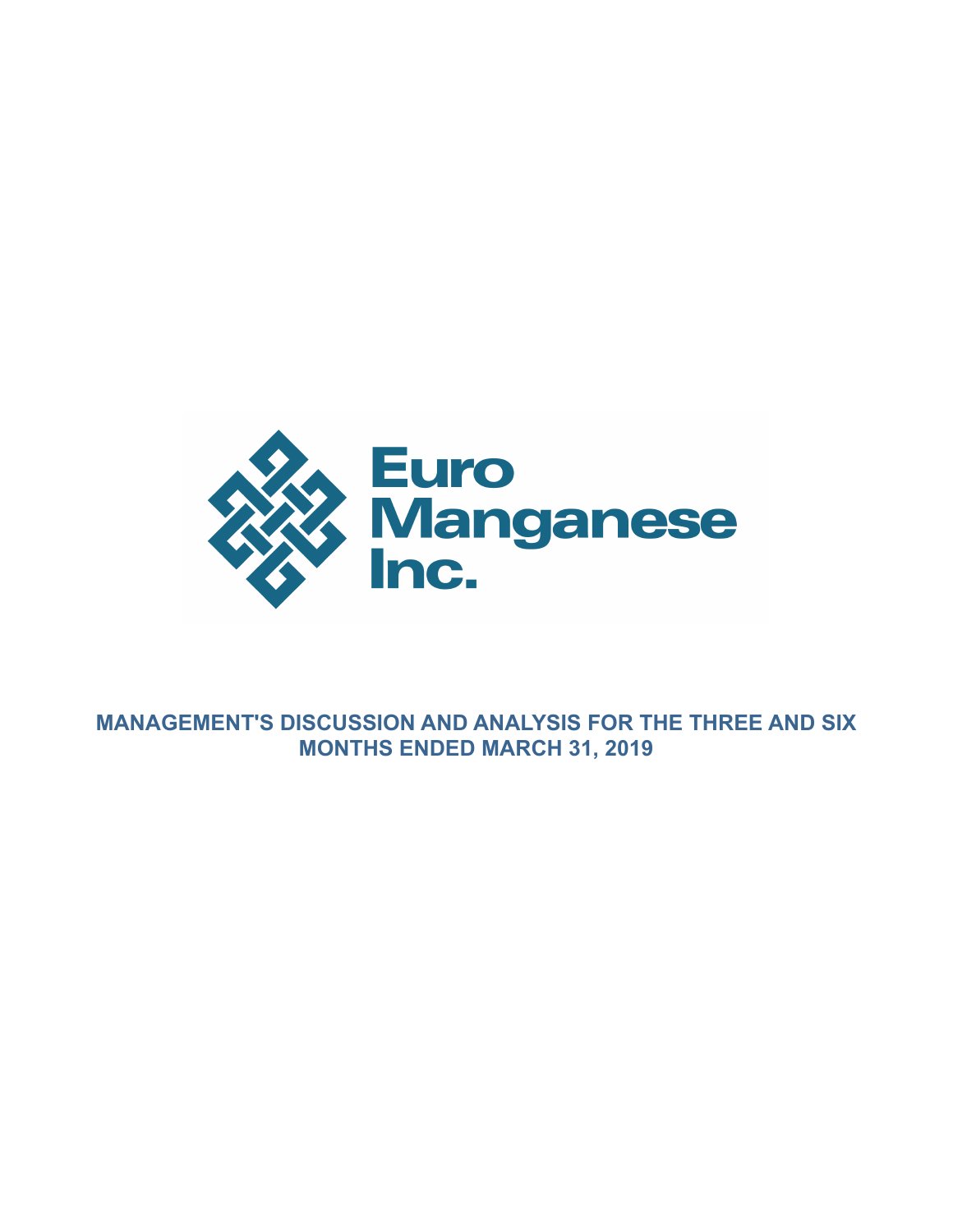# **Contents**

#### **Contents**

- [Introduction](#page-2-0)
- [Forward-Looking Statements and Risks Notice](#page-2-0)
- [Overview](#page-4-0)
- [Financial and Project Highlights](#page-5-0)
- [Significant Transactions During the Period](#page-6-0)
- [Review of Operations Chvaletice Manganese Project](#page-6-0)
- [Outlook](#page-12-0)
- [Select Quarterly Financial Information](#page-14-0)
- [Results of Operations](#page-16-0)
- [Liquidity and Capital Resources](#page-19-0)
- [Off-Balance Sheet Arrangements](#page-20-0)
- [Related Party Transactions](#page-21-0)
- [Outstanding Share Data](#page-21-0)
- [Proposed Transactions](#page-22-0)
- [Significant Accounting Policies, Estimates and Judgments](#page-22-0)
- [Financial Instruments and Financial Risk Management](#page-22-0)
- [Internal Controls over Financial Reporting and Disclosure Controls and Procedures](#page-22-0)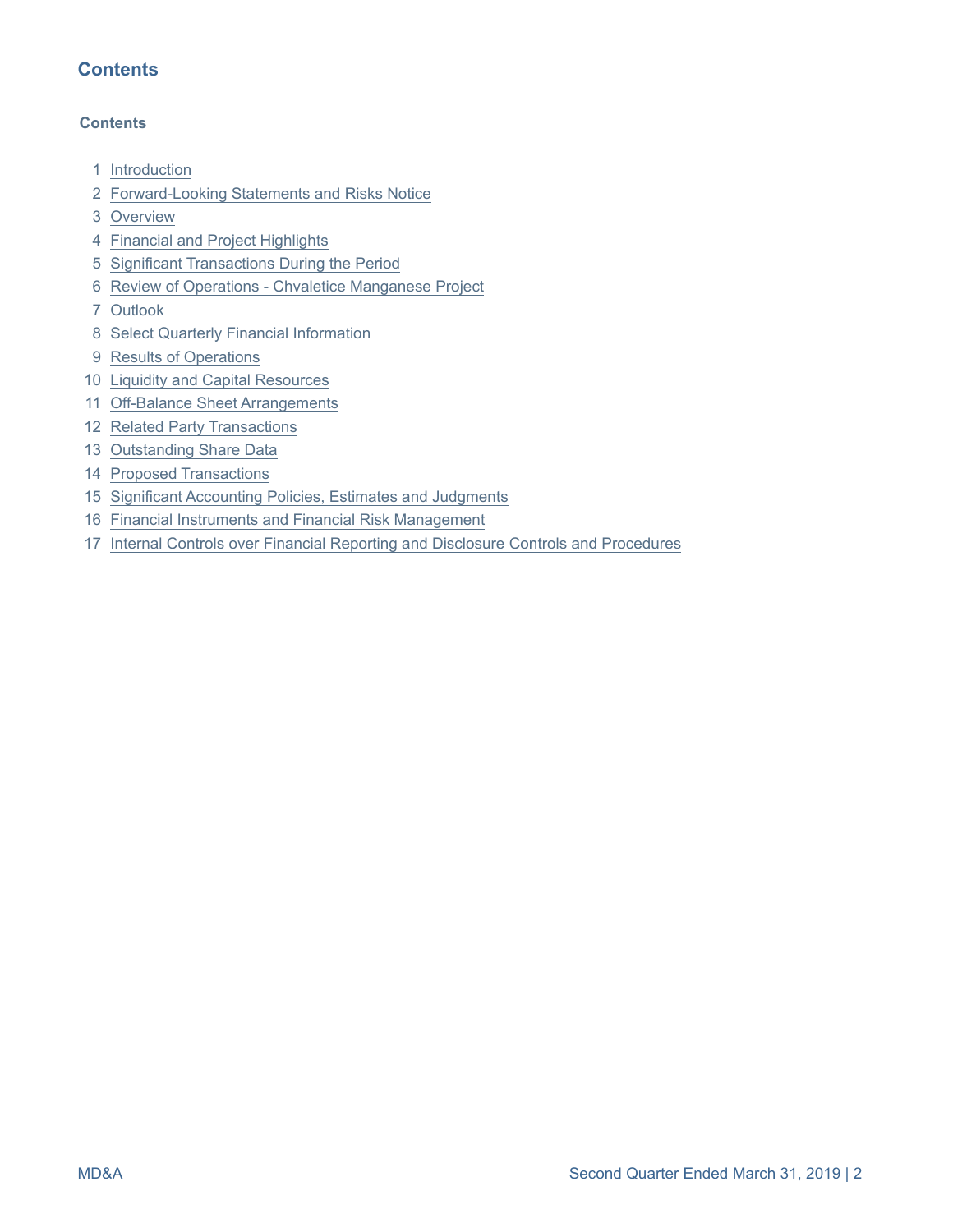### <span id="page-2-0"></span>**1. Introduction**

The Company's principal business and current focus is the evaluation and potential development of the Chvaletice Manganese Project (the "Project"), which involves the re-processing of a manganese deposit hosted in historic mine tailings in the Czech Republic to produce high-purity manganese products in an environmentally-sound manner.

This management's discussion and analysis ("MD&A") of the financial condition and results of operations of Euro Manganese Inc. ("EMI" or "the Company"), prepared as of May 10, 2019, supplements, but does not form part of the Company's unaudited condensed consolidated interim financial statements for the three and six months ended March 31, 2019, and the related notes thereto, which have been prepared in accordance with International Financial Reporting Standards ("IFRS"), as issued by the International Accounting Standards Board ("IASB"), applicable to the preparation of interim financial statements, including IAS 34 *Interim Financial Reporting*.

Additional information relating to the Company, including the Annual Information Form for the year ended September 30, 2018, is available on SEDAR at [www.sedar.com,](http://www.sedar.com) and on the Company's website www.mn25.ca.

All dollar amounts contained in this MD&A are expressed in Canadian dollars and tabular amounts are expressed in thousands of Canadian dollars, unless otherwise indicated. Further, all common share ("Shares") and per Share amounts in this MD&A have been adjusted to reflect the subdivision of Shares on a one-for-five basis, as approved at the Annual General Meeting of the Company on March 20, 2018 (the "Share Split").

The technical information in this MD&A concerning the Chvaletice Manganese Project was prepared under the supervision of Mr. Gary Nordin, a Qualified Person under the National Instrument 43-101 *Standards of Disclosure for Mineral Projects* ("NI 43-101").

#### **2. Forward-Looking Statements and Risks Notice**

Except for statements of historical fact relating to the Company, certain information contained in this MD&A constitutes forward-looking statements or forward-looking information. Forward-looking statements or information typically include words and phrases about the future, such as: "seek", "anticipate", "plan", "continue", "estimate", "expect", "may", "will", "project", "predict", "potential", "targeting", "intend", "could", "might", "should", "believe", "will likely result", "are expected to", "will continue", "is anticipated", "believes", "estimated", "intends", "plans", "projection", "outlook" and similar expressions. These statements involve known and unknown risks, assumptions, uncertainties and other factors that may cause actual results or events to differ materially from those anticipated in such forward-looking statements. The Company believes there is a reasonable basis for the expectations reflected in the forward-looking statements, however no assurance can be given that these expectations will prove to be correct and the forward-looking statements included herein should not be unduly relied upon.

All of the results of the Preliminary Economic Assessment ("PEA") constitute forward-looking information or statements, including estimates of internal rates of return, payback periods, net present values, future production, estimates of cash cost, assumed long term prices for high-purity electronic manganese metal ("HPEMM") and high-purity manganese sulphate monohydrate ("HPMSM"), proposed extraction plans and methods, operating life estimates, cash flow forecasts, metal recoveries and estimates of capital and operating costs. Furthermore, with respect to this specific forward-looking information concerning the development of the Project, the Company has based its assumptions and analysis on certain factors that are inherently uncertain. Uncertainties include among others: (i) the adequacy of infrastructure; (ii) the ability to develop adequate processing capacity; (iii) the price of HPEMM and HPMSM; (iv) the availability of equipment and facilities necessary to complete development; (v) the size of future processing plants and future tailings extraction rates; (vi) the cost of consumables and extraction and processing equipment; (vii) unforeseen technological and engineering problems; (viii) currency fluctuations; (ix) changes in laws or regulations; (x) the availability and productivity of skilled labour; and (xi) the regulation of the mining industry by various governmental agencies.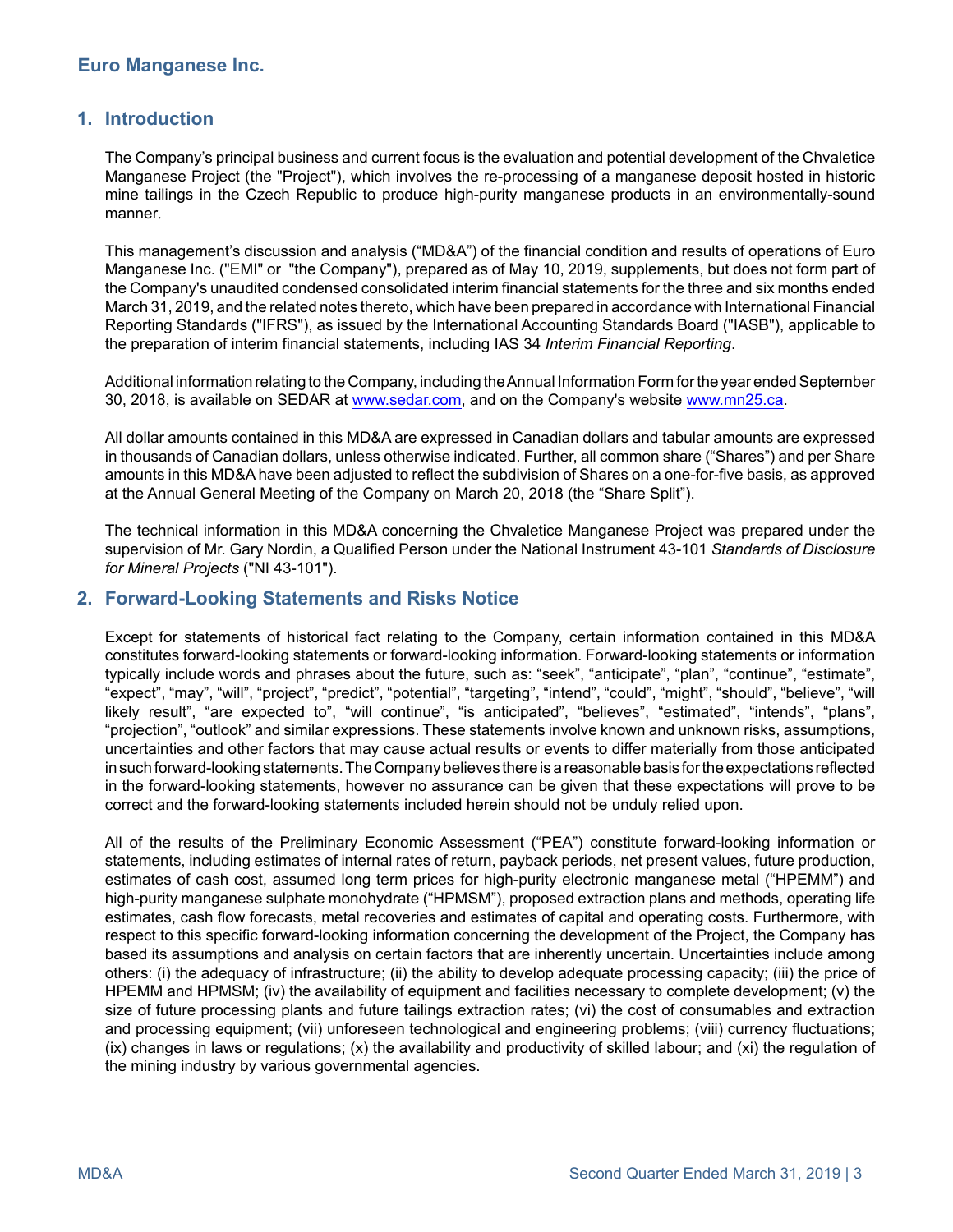## **2. Forward-Looking Statements and Risks Notice (continued)**

Such forward-looking information or statements also include, without limitation, statements regarding the Company's intentions regarding the Project in the Czech Republic, including without limitation, the continued evaluation and development of the Project, the initiating of a feasibility study, the building of the demonstration plant in the Czech Republic, the filing of a environmental impact assessment ("EIA"), related permit applications and a formal project description with the Czech regulatory agencies and local communities, the growth and development of the high purity manganese products market and any other matters relating to the exploration and development of the Project. The Company also cautions readers that the PEA on the Project that supports the technical feasibility or economic viability of the Project, including the marketability of the high-purity manganese products, extraction method, costs, processing, metal recoveries and any other technical aspects related to the Project, is preliminary in nature and there is no certainty that the PEA will be realized.

This MD&A also contains references to estimates of Mineral Resources. The estimation of Mineral Resources is inherently uncertain and involves subjective judgments about many relevant factors. Mineral Resources that are not Mineral Reserves do not have demonstrated economic viability. The accuracy of any such estimates is a function of the quantity and quality of available data, and of the assumptions made and judgments used in engineering and geological interpretation, which may prove to be unreliable and depend, to a certain extent, upon the analysis of drilling results and statistical inferences that may ultimately prove to be inaccurate. Mineral Resource estimates may have to be re-estimated based on, among other things: (i) fluctuations in manganese or other mineral prices; (ii) results of drilling; (iii) results of metallurgical testing and other studies; (iv) changes to proposed extraction operations, including recoveries and dilution; (v) the evaluation of extraction and operating plans subsequent to the date of any estimates; and (vi) the possible failure to receive required permits, approvals and licences.

The Company is engaged in the evaluation, exploration and development of mineral projects which, by their nature, are speculative. Accordingly, the Company is subject to risks associated with its industry and business, including but not limited to: risks inherent in the mineral exploration and evaluation and mineral extraction business; commodity price fluctuations; competition for mineral properties; mineral resources and reserves and recovery estimates; currency fluctuations; interest rate risk; financing risk; environmental risk; country risk; permitting risk; political risk; legal proceedings; and numerous other risks. A summary of the risks relating to the business of the Company and industry-related risks, and risks relating to the Company's Shares is included in the Company's Annual Information Form dated December 10, 2018, filed on SEDAR at [www.sedar.com](http://www.sedar.com) under the Company's profile.

If any of such risks or uncertainties actually occur, the Company's business, financial condition or operating results could be harmed substantially and could differ materially from the plans and other forward-looking statements discussed in this MD&A. The Company will not necessarily update this information unless it is required to by Securities laws.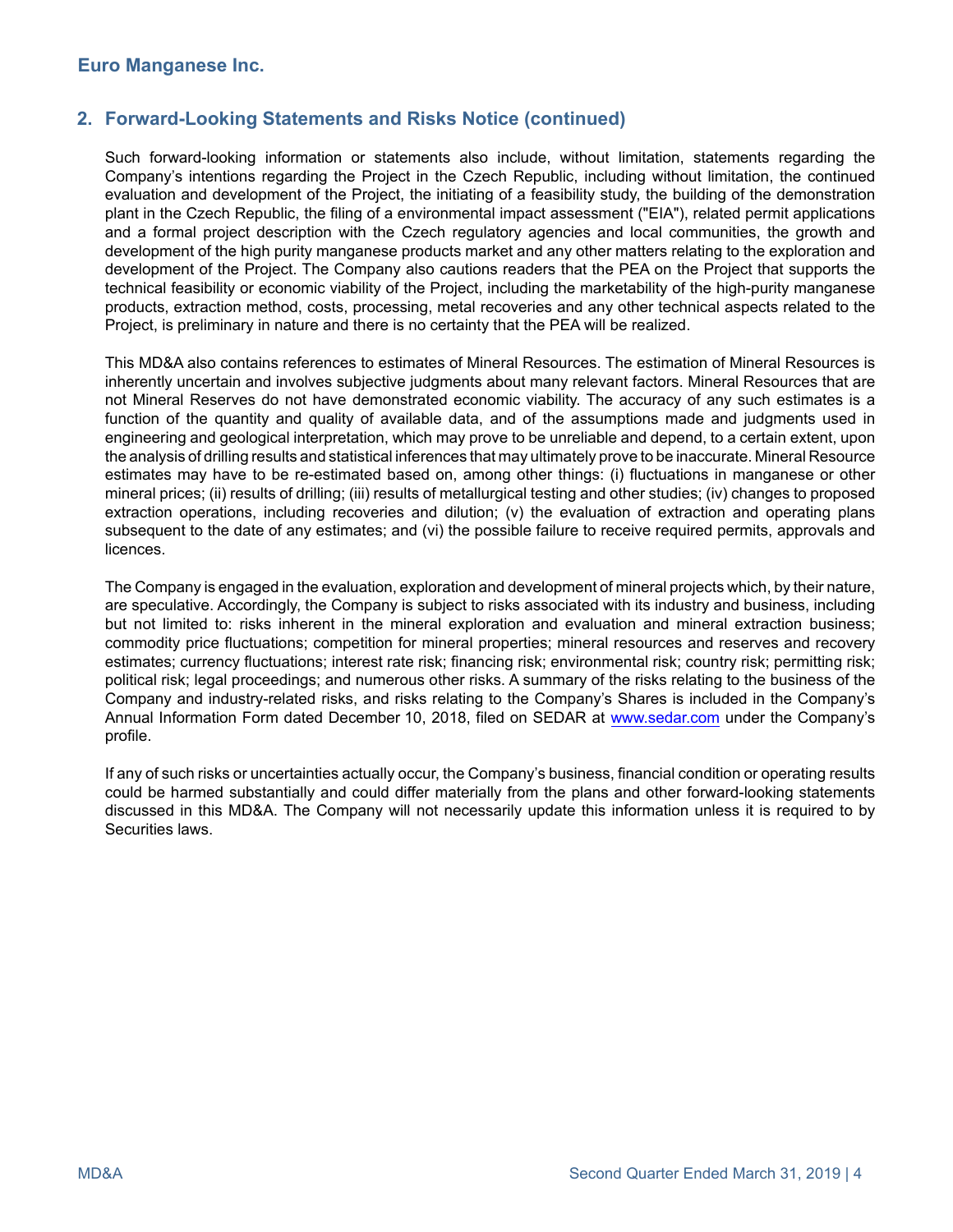#### <span id="page-4-0"></span>**3. Overview**

The Company was incorporated under the British Columbia Business Corporations Act on November 24, 2014. The Company's corporate offices are located at Suite 1500, 1040 West Georgia Street, Vancouver, B.C., Canada and its registered offices are located at Suite 1700, Park Place, 666 Burrard Street, Vancouver, B.C., Canada. The Company's common shares are traded on the TSX Venture Exchange and CHESS Depository Interests ("CDIs", with each CDI representing one common share) are traded on the Australia Securities Exchange under the symbols "EMN.V" and "EMN.AX", respectively.

The Company was formed with the objective of acquiring, evaluating, developing and operating the Chvaletice Manganese Project, a manganese deposit hosted in historic mine tailings, in which the Company has a 100% ownership interest, and which is located in the Czech Republic. The Company's wholly-owned subsidiary, Mangan Chvaletice s.r.o. ("Mangan") holds two licences covering mineral exploration rights for the Chvaletice Manganese Project ("Licences"). The original exploration licence was transferred to Mangan effective January 28, 2015, and was valid until September 30, 2019. On December 4, 2018, this licence was extended until May 31, 2023. On May 4, 2018, the Czech Ministry of Environment issued Mangan an additional exploration licence, valid until May 31, 2023, allowing it to drill the slopes on the perimeter of the tailings piles. On April 17, 2018, with effect from April 28, 2018, Mangan was also issued a Preliminary Mining Permit by the Ministry of Environment, referred to by the Ministry of Environment as the prior consent with the establishment of the Mining Lease District. The Preliminary Mining Permit, valid until April 30, 2023, covers the areas included in the Licences and now secures Mangan's exploration rights for the entire deposit.

The Preliminary Mining Permit forms one of the prerequisites for the application for the establishment of the Mining Lease District and represents one of the key steps towards final permitting for the Project. Based on the Preliminary Mining Permit and other documents, including the Environmental Impact Assessment (which may only commence after the Preliminary Mining Permit is issued), Mangan has until April 30, 2023, to apply for the establishment of the Mining Lease District covering the areas included in the Licences. The establishment of the Mining Lease District, the application for the final Mining Permit, and applications for permits relating to the construction of infrastructure required for the Project, are required prior to any extraction and processing activities at the Chvaletice Manganese Project.

At present, Mangan does not hold surface rights to the Chvaletice Manganese Project area, which includes those parcels of land underlying and immediately surrounding, the three tailings deposits which comprise the Chvaletice Manganese Project. The area of interest for the Chvaletice Manganese Project overlies several privately owned land parcels with surface rights. To date, Mangan has received the consent to conduct exploration activities and to access the site from the land owners whose surface properties underlie the tailings. Additionally, Mangan has signed an option agreement giving it the right to acquire 100% of a company that owns a 19.94-hectare parcel of land intended to be the site of Mangan's ultra-high purity processing plant (section 6 of this MD&A). The Company is currently negotiating the acquisition of these surface rights, leases, rights of way, or other arrangements in additional areas where it intends to develop its operations, site facilities and infrastructure. There is no guarantee that areas needed for these activities and facilities will be secured.

On December 12, 2018, the Company reported an upgraded Mineral Resource Estimate and on January 30, 2019, the Company reported the results of a PEA for the Chvaletice Manganese Project (section 6 of this MD&A). The main activities required for the Chvaletice Manganese Project's full development will incorporate several phases in order to support the construction of a new plant capable of producing HPEMM using a conventional, proven, selenium-free process as well as HPMSM, focusing principally on Europe's rapidly emerging electric vehicle battery industry. The phases include: the completion in early 2020 of a feasibility study incorporating the design of processing facilities and infrastructure; the construction and commissioning of a demonstration plant in early 2020 to produce multi-tonne, high-purity manganese product samples for customer testing and supply-chain qualification; the concurrent submission of permit applications that will require further environmental investigations; and the continued market development for the Company's HPEMM and HPMSM products.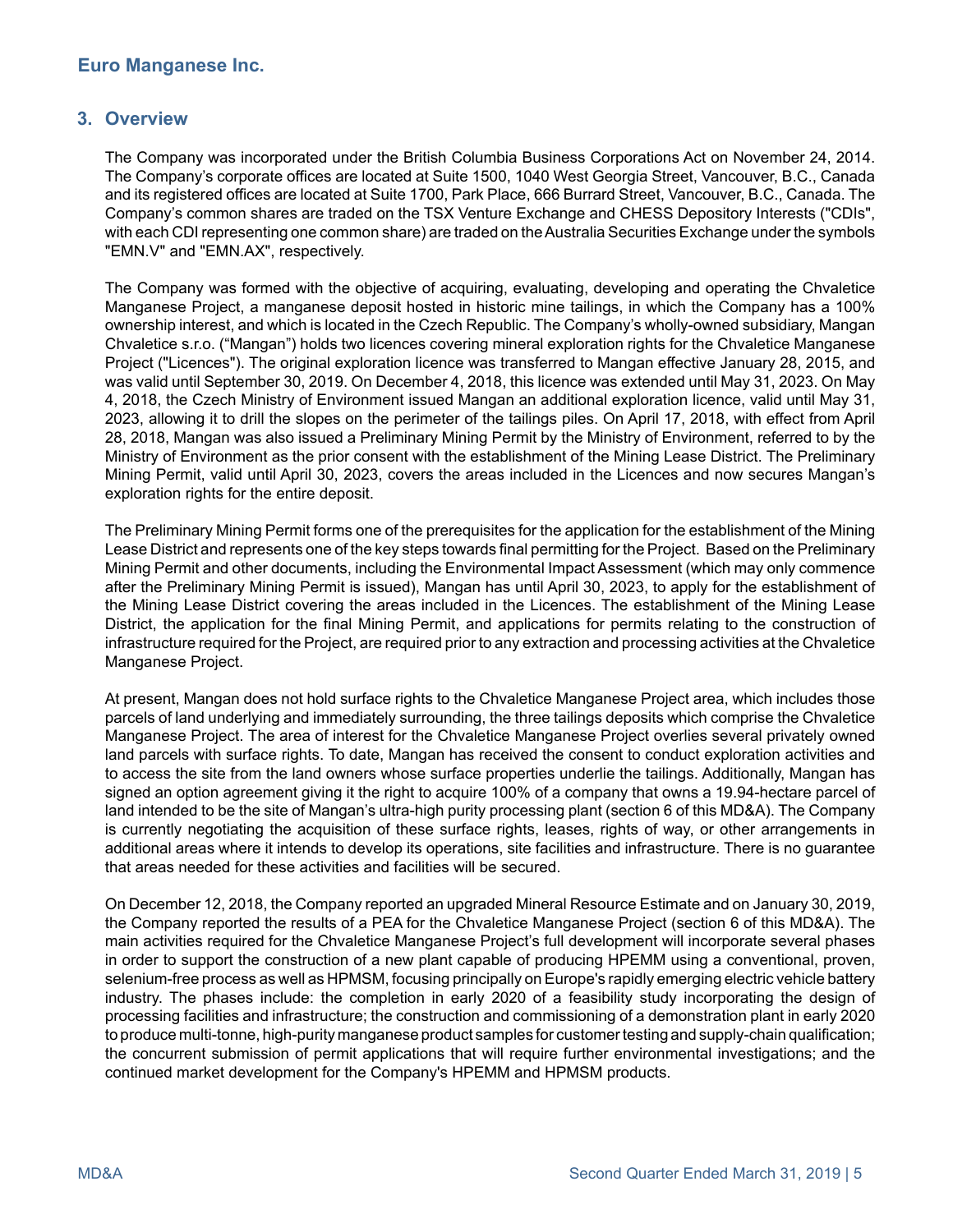## <span id="page-5-0"></span>**4. Financial and Project Highlights**

The following are a summary of the Company's highlights during the six months ended March 31, 2019, and to the date of this MD&A:

- Signed a confidential strategic agreement in early May 8, 2019, with a consumer of battery raw materials (the "Party"), which includes a framework for technical cooperation, pursuant to which both parties intend to share technical and other information to allow the Company's proposed Chvaletice Manganese Project plant to be designed and built to meet the Party's long-term supply of environmentally-superior high purity manganese products. The strategic agreement also provides the potential for future offtake negotiations.
- Appointed Bilfinger Tebodin Czech Republic s.r.o. to initiate preparation of the Project's EIA and related studies.
- Acquired five small parcels of land from the operator of the electrical power station adjacent to the Project, which fill small gaps in and around the proposed Project plant site lands, which the Company has an option to acquire.
- On April 29, 2019, the Municipality of Trnavka, which is located adjacent to the Project's tailings, and on which the majority of the Project tailings are located, approved the sale to the Company, of a small parcel of land adjacent to the Project tailings. On this land, the Company intends to erect a visual and acoustic barrier between Trnavka and the Project tailings.
- Reported the results of the Preliminary Economic Analysis ("PEA") for the Chvaletice Manganese Project on January 30, 2019, supporting a 25-year project life with strong economics of an after tax net present value ("NPV") of US\$593 million at a 10% discount rate and a 22.6% IRR, and a pre-tax NPV of US\$782 million at a 10% real discount rate and a 25.2% IRR.
- Filed an updated NI 43-101 Mineral Resource Estimate for the Chvaletice Manganese Project on SEDAR on January 28, 2019 in which the 27 million tonne of Indicated and Inferred Mineral Resource categories were upgraded to Measured and Indicated Mineral Resource categories with an average grade of 7.33% Mn (98.3% of these were classified as Measured Mineral Resources).
- Obtained an extension of the exploration licence on December 4, 2018, until May 31, 2023, securing the Company's exploration rights for the entire deposit which is also covered by the Preliminary Mining Permit issued by the Czech Ministry of Environment and valid until April 30, 2023.
- Made the first option payment of 14 million Czech Korunas (\$815,000) on October 17, 2018, through the Czech subsidiary Mangan, to acquire 100% of the equity of EP Chvaletice s.r.o. ("EPCS"), a company that owns a large parcel of industrial zoned land adjacent to the Chvaletice Manganese Project, where the Company proposes to develop its high-purity manganese processing facility.
- Completed an extensive series of laboratory investigations in one of China's leading metallurgical research and development institutes and in several other laboratories around the world, to determine the optimum process to convert the manganese in the Chvaletice tailings into HPEMM and/or HPMSM, while meeting the safety and environmental standards of the Czech Republic and European Union.
- Completed the Initial Public Offering ("IPO") on the TSX-V ("Canadian Offering") and raised \$2,500,000 on October 2, 2018, for the continued evaluation of the Chvaletice Manganese Project. The Company's shares and CHESS Depository Interests ("CDIs") started trading on the TSX Venture Exchange ("TSX-V") and the Australian Securities Exchange ("ASX"), respectively, on October 2, 2018, under the symbol "EMN".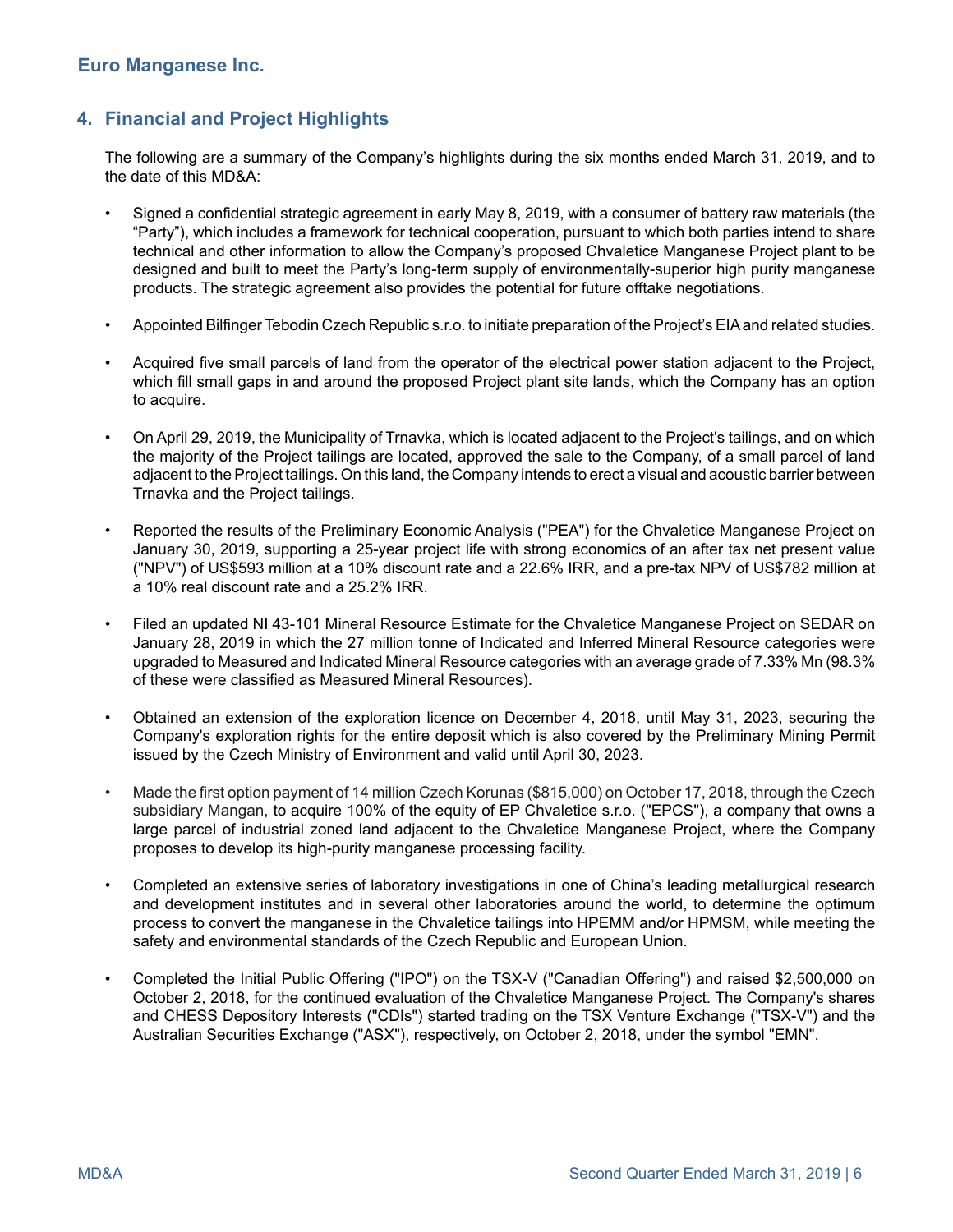## <span id="page-6-0"></span>**5. Significant Transactions During the Six Months Ended March 31, 2019**

Following the completion of the Australian IPO on September 28, 2018, raising gross proceeds of AUD\$6,500,000 (\$6,066,342), the Company completed the Canadian IPO on October 2, 2018, raising additional gross proceeds of \$2,500,000. Pursuant to an engagement letter with Canadian Agent, fees payable included a corporate finance fee of \$70,000, plus 6% of the aggregate gross IPO proceeds in excess of \$1,500,000, payable 1% or \$10,000 in cash and 5% in fully paid Shares (200,000 Shares valued at \$50,000), and warrants entitling agent to purchase 10% of the Shares issued in excess of 6,000,000 Shares (400,000 Shares) at an exercise price of \$0.375 per share for a period of 36 months from the date of issue.

The expenses related to the Canadian IPO, including the \$10,000 cash fee, the \$50,000 value attributed to the 200,000 Shares and the \$48,890 value attributed to the Canadian Agent's Warrants were applied against the gross proceeds. Upon completion of the Canadian IPO, on October 2, 2018, the Company's CDIs and Shares commenced trading on the ASX and TSX-V, respectively, under the Symbol "EMN".

Pursuant to the option agreement to acquire 100% equity of EPCS, the Company made the first option payment of 14 million Czech Korunas (\$815,000) on October 17, 2018, through the Czech subsidiary Mangan. EPCS owns a large parcel of industrial zoned land adjacent to the Chvaletice Manganese Project, where the Company proposes to develop its high-purity manganese processing facility.

On February 7, 2019, the Company signed an amendment to the option agreement with EPCS, funding, through EPCS, the purchase of several land parcels from Sev.en EC a.s., adjacent to the land owned by EPCS, and thus increasing the option agreement value by 3,500,000 Czech Koruna (approximately \$203,000). Pursuant to the amendment, in the event that EPCS is not ultimately acquired under the option agreement, the ownership of these land parcels will be transferred to Mangan at no cost. The portion of this additional amount paid as at March 31, 2019, was 3,150,000 Czech Koruna (\$182,670) and was classified as a deposit for land under other non-current assets. The remainder of the balance, 350,000 Czech Koruna (\$20,550), was paid on May 6, 2019.

#### **6. Review of Operations - Chvaletice Manganese Project**

The Chvaletice Manganese Project is located in the Czech Republic, within the townships of Chvaletice and Trnavka, in the Labe River valley. The Czech capital city of Prague is located 90 kilometres to the west. The Chvaletice Manganese Project site is adjacent to established infrastructure, including an 820-megawatt coal-fired power station that supplies the Czech Republic's national grid, a railway line, a highway and a gas line. The surrounding region is industrialized and skilled labor is expected to be available from local markets.

The Chvaletice Manganese Project resource is contained in three flotation tailings piles that were emplaced on flat terrain immediately below the site of a flotation mill site, adjacent to the former Chvaletice open pit mine and mill. The tailings were deposited from historical milling operations for the recovery of manganese and the extraction of pyrite used for the production of sulfuric acid. The tailings, which are in three separate piles in thickness ranging from 12 to 28 meters, cover a cumulative surface area of approximately one square kilometre.

#### *Mineral Resource Estimate Update*

In 2018, the Company conducted additional drilling at the Chvaletice Manganese Project; designed to upgrade the confidence level of the Mineral Resource estimate that was dated April 27, 2018. A total of 80 holes were drilled, totalling 1,510 metres in length, comprising: 54 Sonic drill holes totalling 1410 metres, consisting of 35 vertical holes, totalling 661 metres, and 19 inclined holes, totalling 749 metres (focused on sampling the embankment of the tailings piles, which was largely classified as an inferred resource following the 2017 drill program, as it could not be accessed using vertical drill holes); and 26 hand-auger holes, totalling 100 metres. A total of 767 samples were sent for assaying and various other tests. An additional 63 samples were sent for analysis, as part of a comprehensive quality assurance/quality control program, that included blind insertion of duplicates, blanks and standards, as well as independent check assays.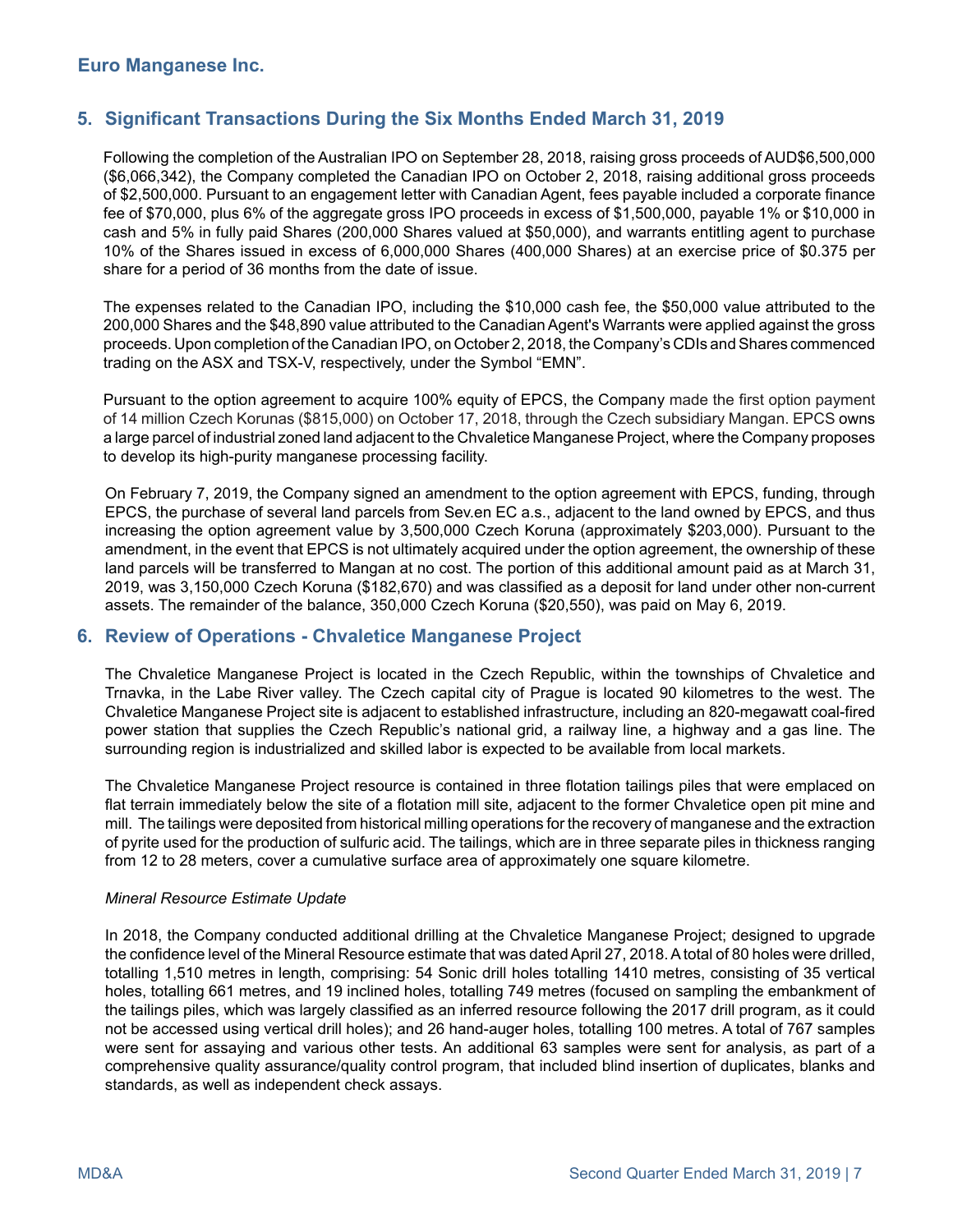Final results were received in November 2018 and were incorporated in an updated NI 43:101 technical report entitled "Technical Report and Mineral Resource Estimate for the Chvaletice Manganese Project, Chvaletice, Czech Republic" ("Chvaletice Technical Report") effective as of December 8, 2018, and released on January 28, 2019. The Chvaletice Technical Report was prepared by Mr. James Barr, P. Geo, Senior Geologist, and Mr. Jianhui (John) Huang, Ph.D., P. Eng., Senior Metallurgical Engineer, both with Tetra Tech Canada Inc. ("Tetra Tech"), both of whom are Qualified Persons under NI 43-101.

A summary of the Mineral Resource Estimate per the Chvaletice Technical Report is presented in the table below:

| <b>Tailings</b><br>Cell $#$ | Classification            | Dry In-situ<br><b>Bulk Density</b><br>$(t/m^3)$ | Volume<br>$\rm (m^3)$ | Tonnage<br>(metric tonnes) | <b>Total Mn</b><br>$(\% )$ | Soluble Mn<br>$(\% )$ |
|-----------------------------|---------------------------|-------------------------------------------------|-----------------------|----------------------------|----------------------------|-----------------------|
| #1                          | Measured                  | 1.52                                            | 6,577,000             | 10,029,000                 | 7.95                       | 6.49                  |
|                             | Indicated                 | 1.47                                            | 160,000               | 236,000                    | 8.35                       | 6.67                  |
| #2                          | Measured                  | 1.53                                            | 7,990,000             | 12,201,000                 | 6.79                       | 5.42                  |
|                             | Indicated                 | 1.55                                            | 123,000               | 189,000                    | 7.22                       | 5.30                  |
| #3                          | Measured                  | 1.45                                            | 2,942,000             | 4,265,000                  | 7.35                       | 5.63                  |
|                             | Indicated                 | 1.45                                            | 27,000                | 39,000                     | 7.9                        | 5.89                  |
| Total                       | Measured                  | 1.51                                            | 17,509,000            | 26,496,000                 | 7.32                       | 5.86                  |
|                             | Indicated                 | 1.50                                            | 309,000               | 464,000                    | 7.85                       | 6.05                  |
| Combined                    | Measured and<br>Indicated | 1.51                                            | 17,818,000            | 26,960,000                 | 7.33                       | 5.86                  |

Note  $<sup>(1)</sup>$ : Numbers may not add exactly due to rounding.</sup>

Note<sup>(2)</sup>: Mineral Resources do not have demonstrated economic viability but have reasonable prospects for eventual economic extraction. Indicated Resources have lower confidence than Measured Resources. The estimate of Mineral Resources may be materially affected by environmental, permitting, legal, title, taxation, sociopolitical, marketing, or other relevant issues.

#### *Option Agreement*

On August 13, 2018, following completion of legal and financial diligence, the Company, through its subsidiary, Mangan, signed an option agreement (the "EPCS Option Agreement"), giving Mangan the right to acquire 100% of the equity of EPCS, a small Czech steel fabrication company that owns a 19.94 hectare parcel of land located immediately south of the highway and rail line that bound the Chvaletice tailings deposit and immediately adjacent to the Chvaletice power plant and 1.7 hectare parcel of land and rail siding that was acquired by the Company in November 2017.

The land is zoned for industrial use and contains numerous buildings, including office, warehousing and other industrial structures, several of which are leased to short-term tenants. The land also contains two rail spurs and is served by gas, water and power.

The Company will have the right to acquire EPCS by making payments aggregating 140 million Korunas payable in three cash instalments, the first of which was paid on October 17, 2018, in the amount of 14 million Czech Korunas (approx. CAD\$815,000). The Company can complete the acquisition of EPCS by making two additional instalments aggregating 126 million Korunas (approx. CAD\$7.32 million) as follows:

i. an instalment of 42,000,000 Czech Koruna (approx. CAD\$2.44 million) ("Second Instalment"), within 60 days of final approval of the environmental impact assessment for the Chvaletice Manganese Project, and no later than three years after signing the EPCS Option Agreement. The three-year term may be extended under certain circumstances by up to one year; and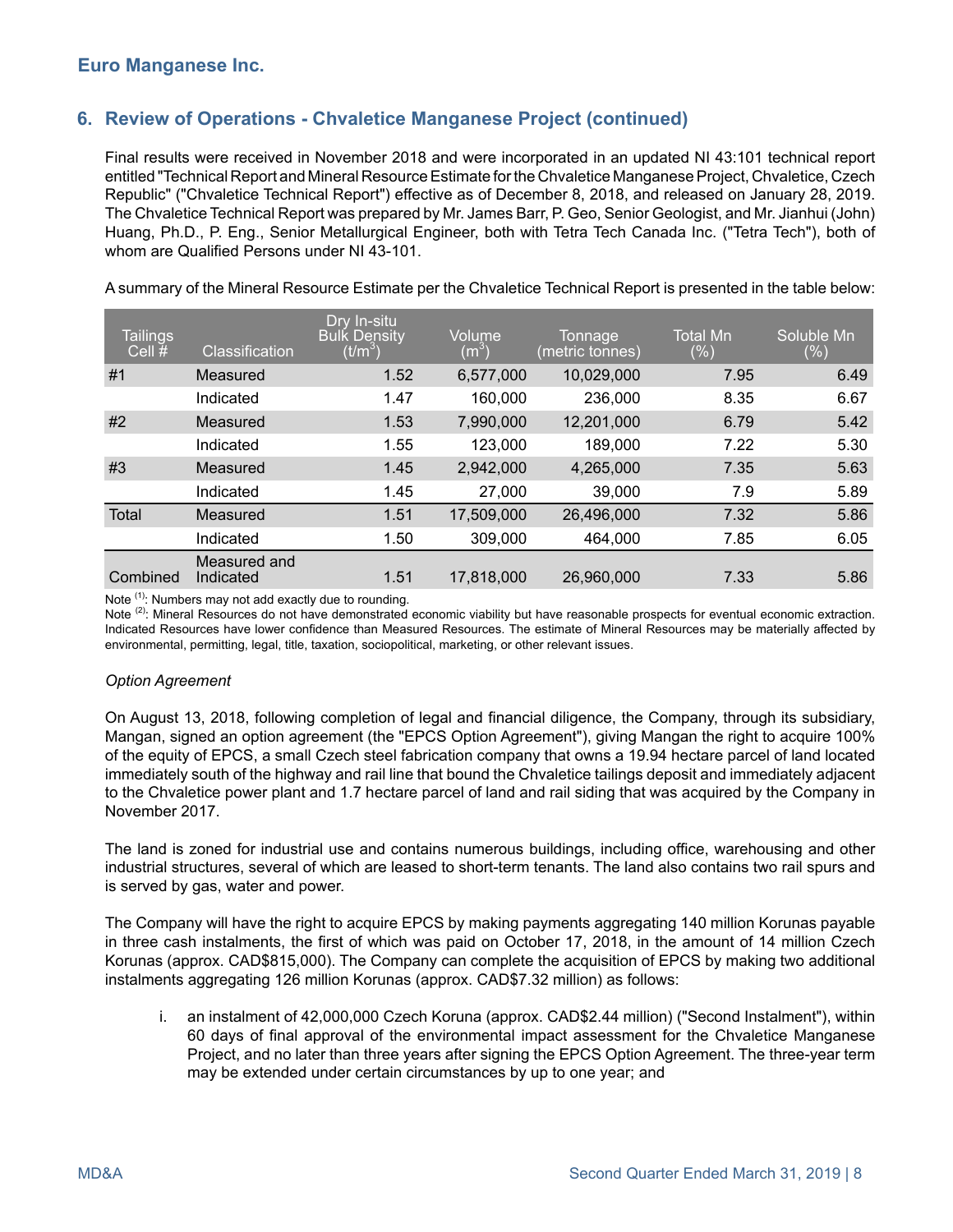ii. a final payment of 84,000,000 Czech Koruna (approx. CAD\$4.88 million) ("Final Payment"), due upon receipt of all development permits for the Chvaletice Manganese Project, and no later than five years after signing the EPCS Option Agreement.

The shares of EPCS are being held in escrow pending release of the Final Payment by the Company. To secure the transaction, liens have been placed by the Company on the property and shares of EPCS, while the EPCS Option Agreement is in effect. The vendor of EPCS will continue to operate its steel fabrication business until the Final Payment is received, will retain profits from the business and will remain responsible for any losses incurred by the business during the term of the EPCS Option Agreement. The Company will endeavour to retrain and transition into the proposed Chvaletice Manganese Project's workforce as many of the EPCS employees as possible.

On February 7, 2019, the Company signed an amendment to the Option Agreement (the "Amendment"), funding, through EPCS, the purchase of several land parcels adjacent to the land owned by EPCS (section 5 of this MD&A).

#### *PEA Results*

On January 30, 2019, the Company completed and reported the results of the Chvaletice Manganese Project PEA for the production of high-purity manganese products, namely HPEMM and HPMSM. The NI 43-101 technical report entitled "Technical Report and Preliminary Economic Assessment for the Chvaletice Manganese Project, Chvaletice, Czech Republic" ("PEA Technical Report"), with an effective date of January 29, 2019, as prepared by Tetra Tech, was released and filed on SEDAR on March 15, 2019.

The highlights of the PEA are as follows:

- Recycling of a 27 million tonnes Measured and Indicated tailings resource (98.3% Measured) with a combined grade averaging 7.33% Mn, without the requirement of any hard rock mining, crushing or milling;
- 25-year project operating life producing 1.19 million tonnes of HPEMM, two-thirds of which is expected to be converted into HPMSM;
- Saleable product includes 404,100 tonnes of HPEMM and 2.35 million tonnes of HPMSM, focusing principally on Europe's rapidly emerging electric vehicle battery industry;
- Flexibility to supply either HPEMM or HPMSM, to suit customer preference;
- After tax NPV of US\$593 million and pre-tax NPV of US\$782 million, using a 10% real discount rate, and based on average life-of-project HPEMM (containing 99.9% Mn) price of US\$4,617/tonne and an average HPMSM (containing 32% Mn) price of US\$2,666/tonne (prices based on a market study prepared for the Company by CPM Group LLC);
- US\$404 million in pre-production capital, US\$24.8 million in sustaining capital, and US\$31 million in working capital, with an ungeared, pre-tax 25.2% IRR with a 4.5-year payback, and a post-tax 22.6% IRR with a 4.9-year payback;
- Targeting production of ultra-high-purity electrolytic manganese metal with specifications exceeding 99.9% Mn and ultra-high-purity manganese sulphate monohydrate with a minimum manganese content of 32.34%, which exceed typical industry standards;
- Exceptional green project credentials with the Project design meeting or exceeding all Czech and European health, safety and environmental standards, and to remediate the Chvaletice tailings, arresting the ongoing pollution related to historical mining activities;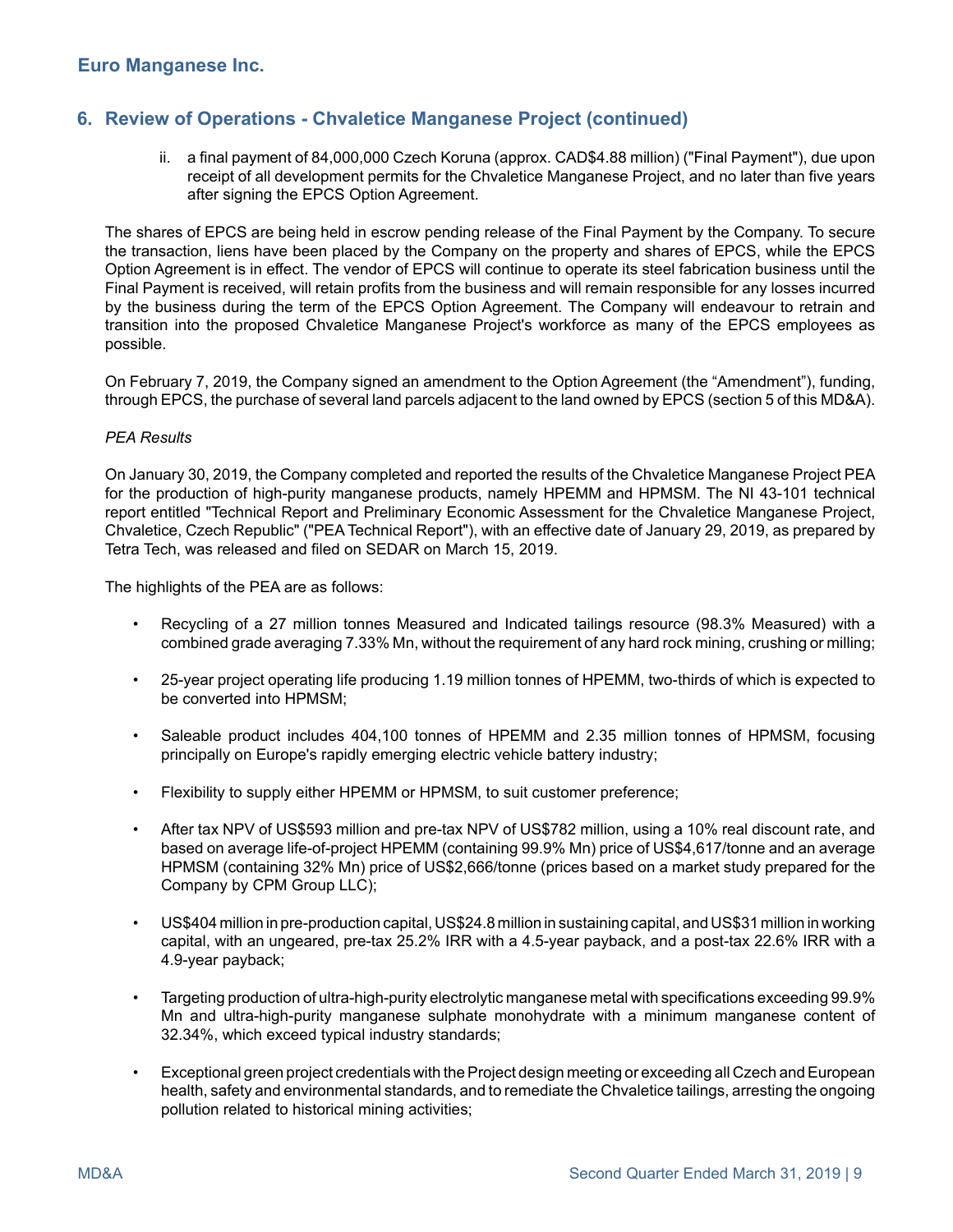- Access to excellent transportation, energy and community infrastructure. Proposed process plant site to be located in an industrially-zoned brownfield site, where a historical process plant generated the Chvaletice tailings;
- Sophisticated, stable and business-friendly European Union jurisdiction that is highly supportive of new and, especially, green investment; and
- Opportunities exist to enhance returns through process optimization initiatives and various investment incentives that may be available through the Czech Republic and European Union.

Subject to the availability of funds, the next steps planned for the Chvaletice Manganese Project are the construction and commissioning of a demonstration plant in early 2020 to produce multi-tonne, high-purity manganese product samples for customer testing and qualification, in conjunction with ongoing studies leading to completion of a feasibility study and submission of permit applications that will require further environmental investigations.

#### *HPEMM & HPMSM Market Development*

In early May 2019, the Company signed a strategic agreement with a consumer of battery raw materials, which provides a framework for strategic and technical cooperation that is focused on large-scale lithium-ion batteries manufacturing, including the production of high-performance lithium-ion batteries for several market segments, including electric vehicles.

Pursuant to the confidential strategic agreement, both parties intend to collaborate and to share technical and strategic information, so that the Company's proposed Chvaletice Manganese Project plant can be designed and built to meet the long-term supply requirements of environmentally-superior high purity manganese products of the Party and its customers. Under the terms of the confidential strategic agreement, the Company intends to deliver a specified quantity of HPMSM (the "Demonstration Material") to the Party's facility in early 2020. The Demonstration Material will be produced at the Company's demonstration plant, which will provide bulk, multitonne finished product samples for customer testing and evaluation, and which will be made from the Chvaletice tailings. Upon completion of testing and qualification of the Demonstration Material, the parties intend to enter into negotiations with the objective of agreeing on the terms and conditions of an offtake agreement with respect to the supply and purchase of high purity manganese products produced at the Chvaletice Manganese Project.

The Company continues to hold active discussions with several consumers of high-purity manganese products in Asia, Europe and North America, and expects to enter into similar strategic, commercial, technical and/or framework agreements with such companies over the course of 2019 and 2020, for the testing and qualification of the Chvaletice Manganese Project's high-purity manganese products, as well as negotiations of potential offtake agreements and long-term commercial relationships with some or all of these parties.

The Chvaletice Manganese Project is targeting production of ultra-high-purity electrolytic manganese metal with specifications exceeding 99.9% Mn and ultra-high-purity manganese sulphate monohydrate with a minimum manganese content of 32.34%, which exceed typical industry standards. These products will be selenium and chromium-free, and are designed to contain very low levels of deleterious impurities. As such, the Company believes the Chvaletice Manganese Project stands to become an important and environmentally-sustainable part of the international and European lithium-ion battery supply chains.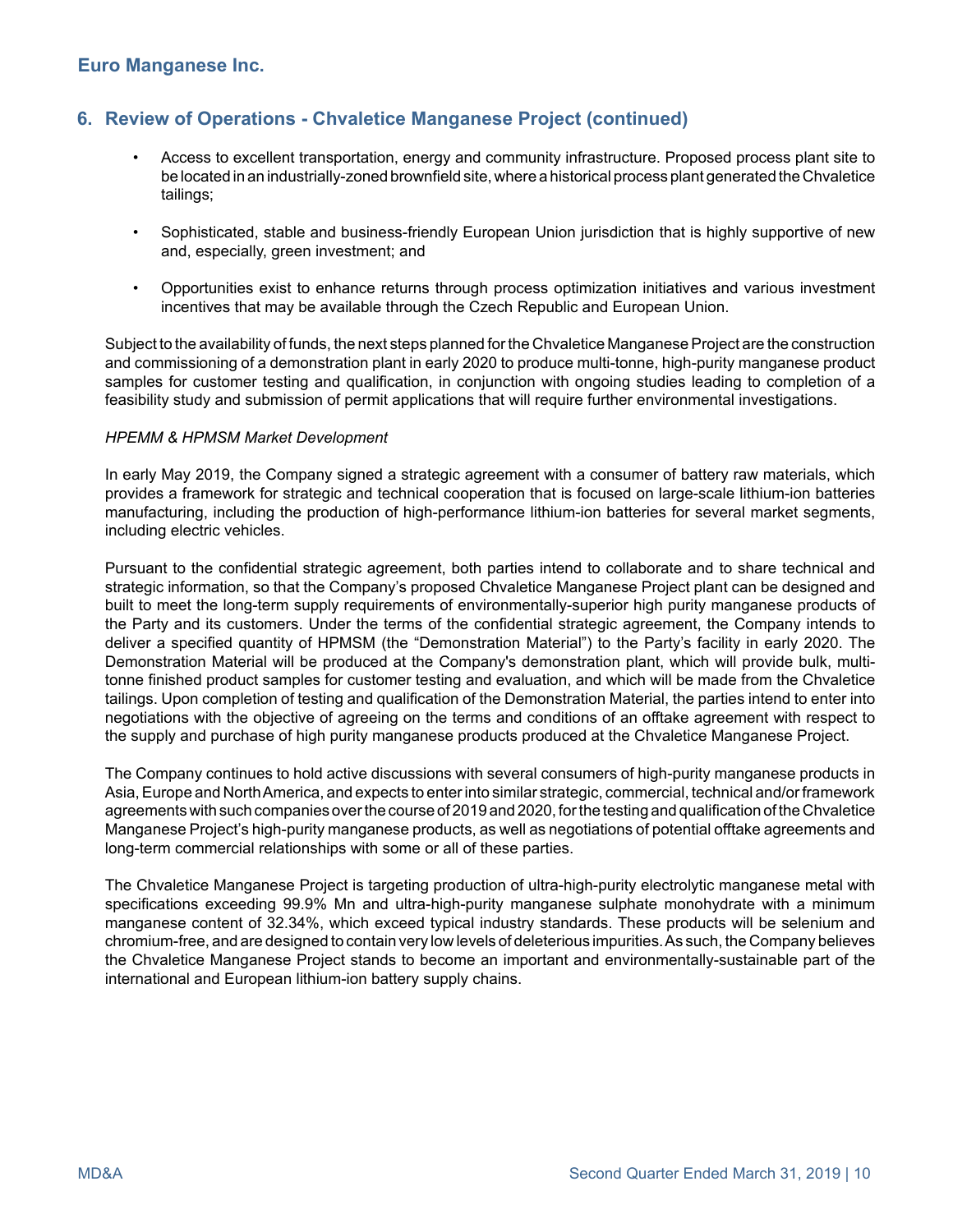In connection with the preparation of the PEA, the Company commissioned the independent research and consultancy firm of CPM Group LLC ("CPM Group") to provide an HPEMM and HPMSM product market outlook study for the Chvaletice Manganese Project. The CPM Group prepared a comprehensive market research report and provided an extended executive summary of the report that summarizes market information for high purity manganese products, including market demand and supply and projected HPEMM and HPMSM prices. Cairn Energy Research Advisors ("Cairn ERA") contributed technical and battery industry inputs to the CPM Group report. The Extended Executive Summary of the CPM market outlook entitled "Market Outlook for High-Purity Electrolytic Manganese Metal and High-Purity Manganese Sulfate Monohydrate," dated January 21, 2019 is reproduced in Section 19 of the PEA Technical Report.

The CPM Group reported that, by targeting production of some of the highest purity electrolytic manganese metal and manganese sulphate monohydrate available in the world today, the Chvaletice Manganese Project is poised to become a key strategic asset in the heart of Europe, as European consumers are sourcing the majority of their needs from China, which produces over 98% of electrolytic manganese metal and over 85% of high-purity manganese sulfate in the world. The CPM Group reported that it expected a double-digit increase of HPEMM and HPMSM demand driven by the electric vehicle ("EV") Lithium-ion battery industry, and that European demand from the battery sector alone is expected to be around 68 kt of HPEMM annually by 2040 (or 209,000 tpa HPMSM equivalent) - 42% more than the expected maximum proposed output of the Chvaletice Manganese Project plant.

Other highlights of the CPM Group report include:

• Production of rechargeable lithium-ion batteries for EVs is expected to dominate the market for HPEMM and HPMSM over the next two decades dwarfing any other application for these products. Following Cairn ERA's research into battery markets and combining it with its own research, CPM Group forecasts an 80-fold increase in the use of manganese in rechargeable Li-ion batteries between 2017 and 2037, as shown in following figure.

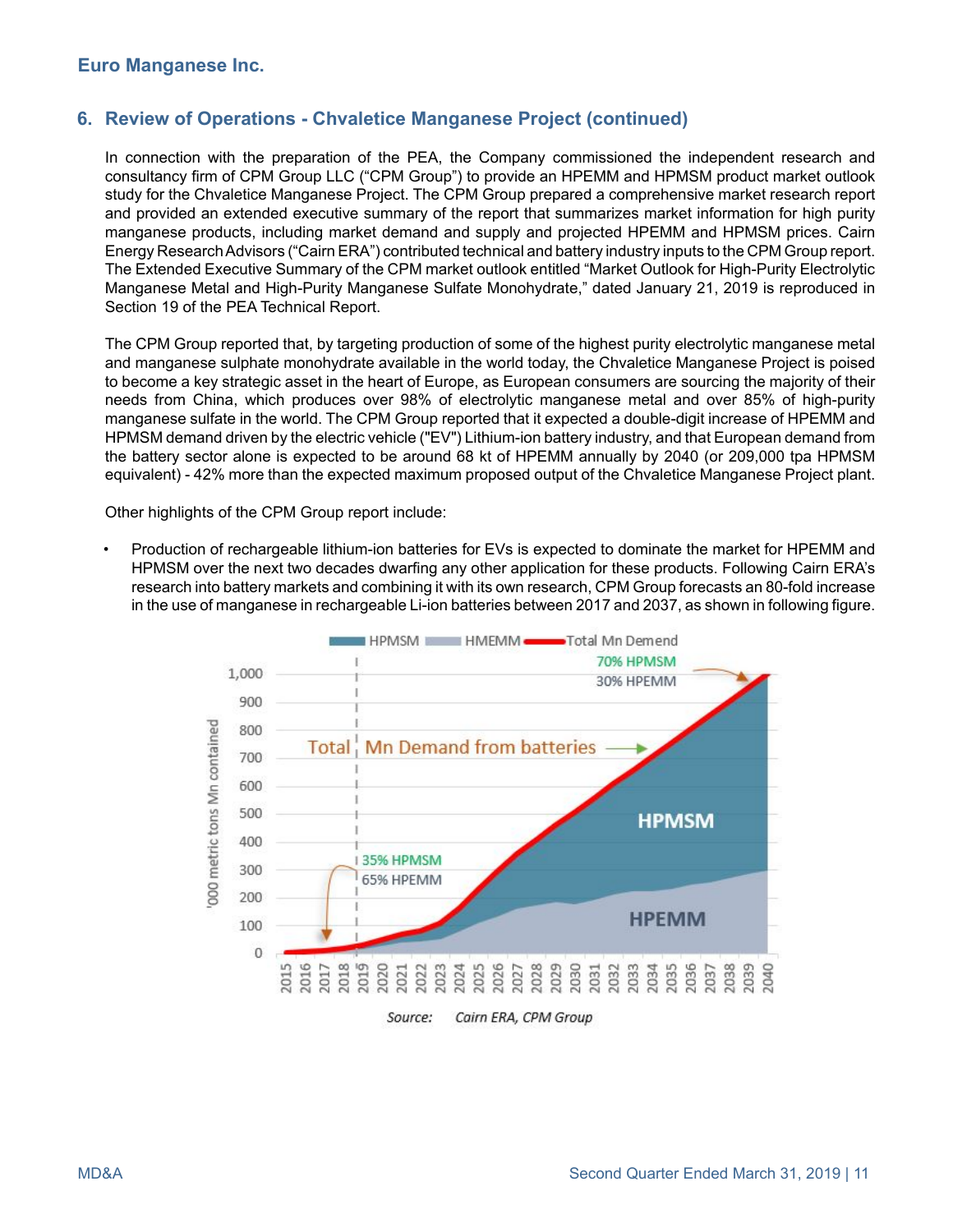### **6. Review of Operations - Chvaletice Manganese Project (continued)**

• Europe is expected to play an important part in this 'electric vehicle revolution' with nine battery and battery precursor factories, with no fewer than twelve electric car factories already under construction or announced recently. Europe is expected to become the second most important centre (after China) of the global electric car and battery industries. The Chvaletice Manganese Project is in close geographical proximity of the major battery factories being built in Europe: six large plants that will consume manganese inputs are located within 400 km of Chvaletice, and the distance to three Polish factories (including the recently announced Daimler battery plant in Jawor, Poland) is approximately 200 km. Refer to the following figure:



Source: Cairn ERA, CPM Group

- The CPM Group believes that the entire planned output of the Chvaletice Manganese Project can be consumed by the growing lithium-battery sector in Europe. Local supply chains are being built in Europe and apart from the convenient logistics, companies located within the European single market benefit from frictionless trading and additional benefits (e.g. imported MSM is subject to a 5% EU import tariff.)
- Data from the motor vehicle industry indicates that the number of EVs on the roads of the world surpassed the 3 million mark in 2017 with 1/3rd of this number sold in 2017 alone. In 2018, China on its own produced more than a million EVs and is expected to double this amount by 2020. The following figure represents the annual forecast EV annual sales forecast to 2040 (including plug-in hybrids) with a cumulative annual growth rate (CAGR) of 35% from 2017 to 2027, and 10% from 2027 to 2040.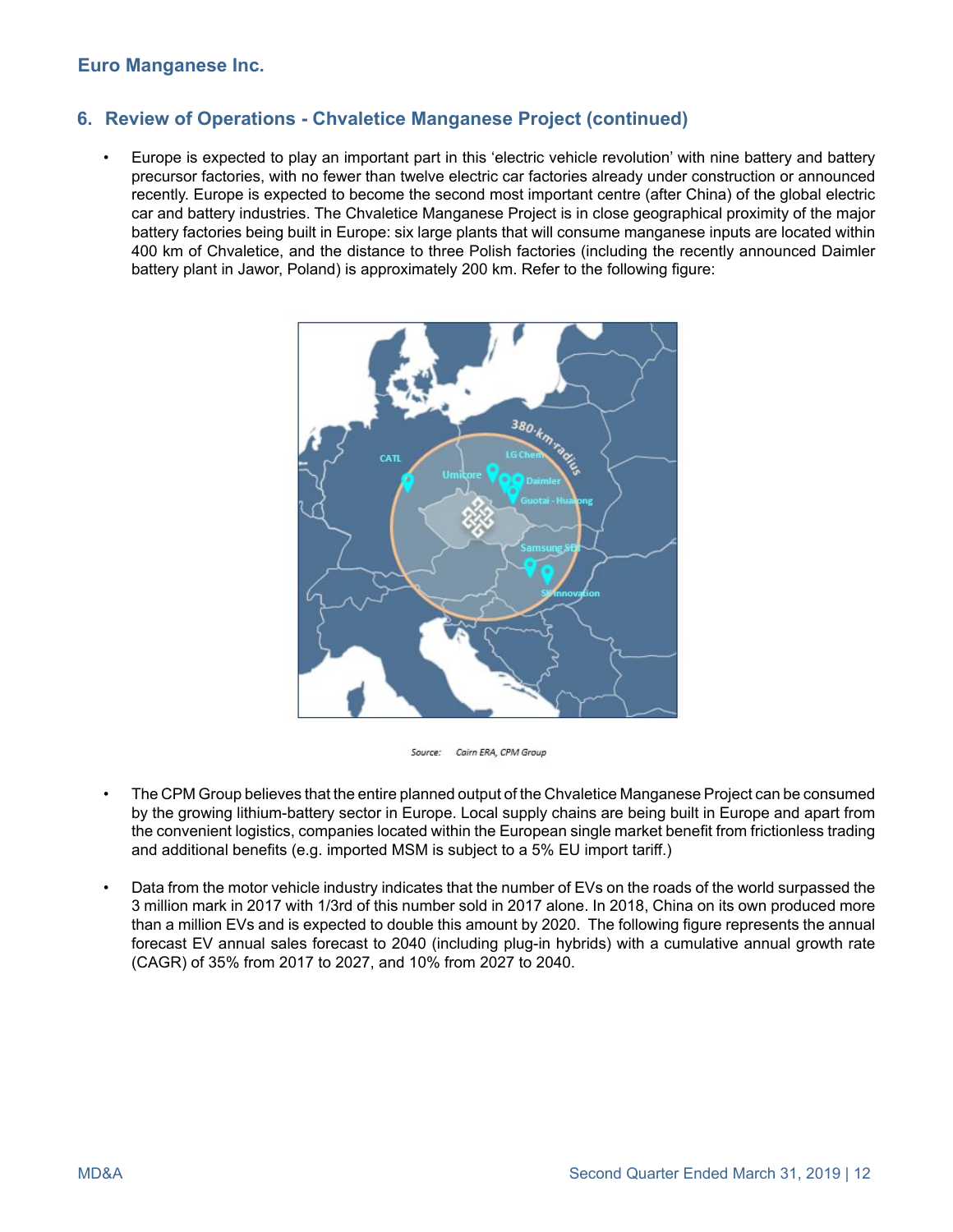

# <span id="page-12-0"></span>**6. Review of Operations - Chvaletice Manganese Project (continued)**

The CPM Group reports that EV production and sales are approaching a point of accelerated market penetration that are expected to lead to stronger sales for the next couple of decades at least, based on the forecasts from Cairn ERA and the International Energy Agency (IEA).



Source: CPM Group calculation based on Cairn ERA EV sales forecast; \* assuming the oldest EV on the road in 2026 is 11 years old.

## **7. Outlook**

Planning and preparation of the Chvaletice Manganese Project's environmental impact assessment and related permit application has been initiated. The Company has appointed Bilfinger Tebodin Czech Republic s.r.o., to lead the preparation and filing of the Project Description/Notification with the Czech Ministry of the Environment. The Project Description/Notification will include a description of: the manganese production process and resulting environmental footprint; results of baseline and other studies conducted to date; health, safety and environmental management plans; impact assessment, impact mitigation and avoidance plans/measures; socio-economic impacts on local communities; and reclamation plans/objectives.

The Project Description will be available to local communities, residents, organizations and regulators, during a public comment and consultation period. The Project Description and the input and comments received, as well as any requirements for changes or additional studies, will serve as the basis of further environmental studies that will form the basis for the permitting process.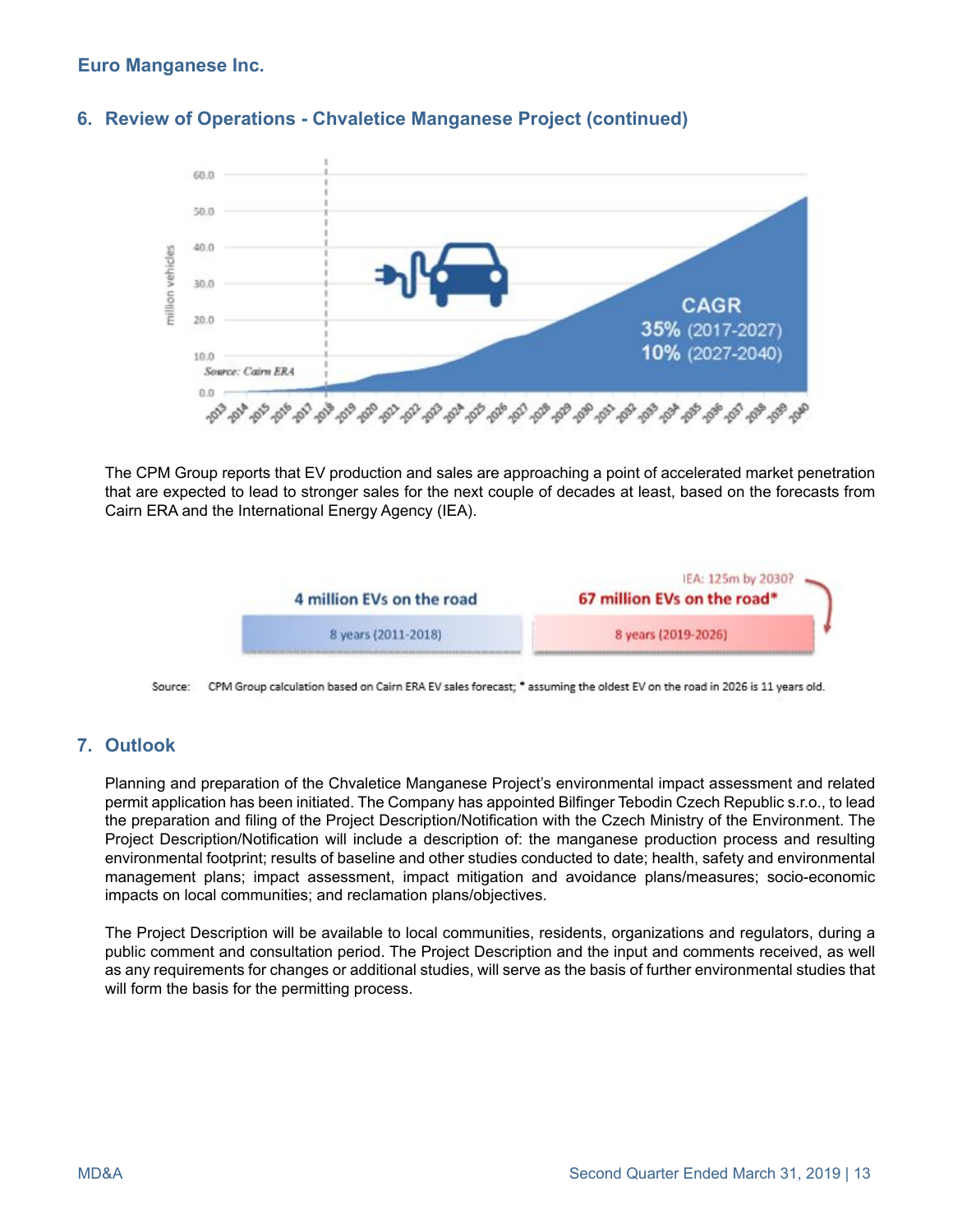## **7. Outlook (continued)**

Following the completion of the PEA during the quarter ended March 31, 2019, the Company plans to advance the Chvaletice Manganese Project to the feasibility stage, and expects to receive proposals from a short list of engineering firms by mid-May 2019, following which, it expects to award the feasibility study related contracts to two or more parties by the end of May 2019., Some early feasibility study work was initiated by Tetra Tech Canada during the quarter ending March 31, 2019. As a result, subject to the awarding of all the feasibility study contracts by the end of May 2019, the Company expects the feasibility study to be completed by early 2020. As it moves through the feasibility stage, the Company expects to continue evaluating potential value-enhancing opportunities for the Chvaletice Manganese Project. These include the potential for on-site production of sulphuric acid, optimizing building sizing and layout, equipment selection, solid-liquid separation methods, alternative magnesium removal methods, manganese sulphate crystallization technologies, leaching methods, waste generation minimization and recycling, as well as minimizing energy and water consumption. In collaboration with one or more potential consumers of high-purity manganese products, the Company also intends to evaluate the feasibility of building one or more satellite manganese metal dissolution plants to be located at customer NMC precursor or cathode plants. This would allow the Company to sell manganese sulphate solution instead of granulated manganese sulphate monohydrate, eliminating the energy-intensive crystallization step. The Company also plans to evaluate the possibility of selling by-product magnesium sulfate for agricultural use. These opportunities and others will be evaluated within the scope of work of design studies of the feasibility study.

Planning is also underway to design, build and commission a demonstration plant in the Czech Republic that will provide bulk, multi-tonne finished product samples for customer evaluation. The plant is intended to replicate the entire process flowsheet proposed in the PEA and to produce the equivalent of 100kg per day of manganese sulphate monohydrate. Several parties have expressed interest in testing and qualifying these products in order to design precursor and cathode formulations in combination with available nickel, cobalt and lithium products. The demonstration plant will also enable process optimization and testing for the final products development. In addition, it is expected to serve as a testing and training facility for future operators. The Company is currently awaiting responses to its request for proposals for the design and supply of a turnkey demonstration plant, with completion and performance guarantees, and is targeting the award the contract thereon by the end of May 2019. The Company expects the facility to be completed and commissioned by calendar year-end 2019 in order to provide the first finished product samples to the Party and others in early 2020.

In May 2019, the Company entered into a confidential strategic agreement with an undisclosed party, pursuant to which the companies agreed to collaborate, and to share technical and strategic information, so that the Chvaletice Manganese Project plant can be designed and built to meet the long-term supply of environmentally-superior high purity manganese products of the Party and its customers. Following testing and qualification of the Demonstration Material, the parties intend to negotiate an offtake agreement for the supply and purchase of HPMSM, and possibly other high-purity manganese products. The Company has held and continues to hold discussions with several other consumers of high-purity manganese products in Asia, Europe and North America, centered around the possibility of the Chvaletice Manganese Project's future production providing a competitive, high-purity, environmentally-superior and reliable long-term supply of HPEMM and/or HPMSM. The Company expects to enter into agreements that may be similar to the strategic agreement with such companies over the course of 2019 and 2020, and to enter into negotiations of offtake agreements with these parties. However, given that the Chvaletice Manganese Project is still in the evaluation stage, and still requires financing and permits, there can be no assurance that these discussions will lead to offtake agreements or commercial or strategic relationships in the near term, if at all.

The Company does not expect that its current capital resources will be sufficient to fully fund the feasibility study and the demonstration plant and any new commitments it may make with respect to additionally acquisitions of land or surface rights. Accordingly, the Company expects it will be required to raise additional funding for its next stage of development (see section 10 - "Liquidity and Capital Resources").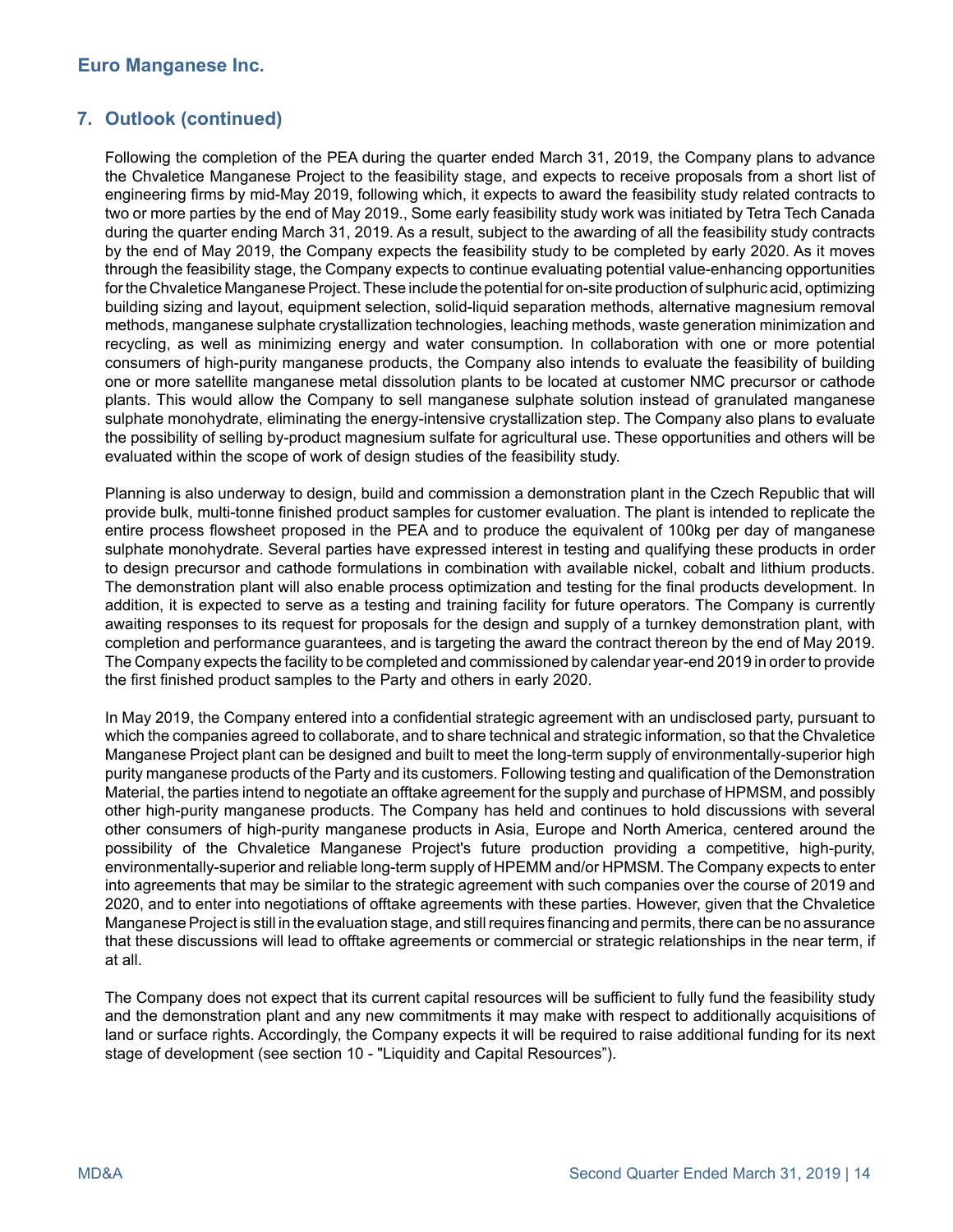## <span id="page-14-0"></span>**8. Select Quarterly Financial Information**

The following table summarizes selected financial information for each of the eight most recently completed quarters, expressed in thousands of Canadian dollars, except for share amounts:

| As at the end of or for<br>the period ending                                 | Jan to<br>March'19 | Oct to<br>Dec'18 | July to<br>Sept'18 | April to<br>June'18 | Jan to<br>March'18 | Oct to<br>Dec'17 | July to<br>Sept'17 | April to<br>June'17 |
|------------------------------------------------------------------------------|--------------------|------------------|--------------------|---------------------|--------------------|------------------|--------------------|---------------------|
|                                                                              | \$                 | \$               | \$                 | \$                  | \$                 | \$               | \$                 | \$                  |
| Cash                                                                         | 7,093              | 9,013            | 10,368             | 6,194               | 7,648              | 1,536            | 2,861              | 3,335               |
| Total assets                                                                 | 10,029             | 11,773           | 12,273             | 7,928               | 9,381              | 3,302            | 4,321              | 4,595               |
| Working capital <sup>(1)</sup>                                               | 6,416              | 8,385            | 9,119              | 5,450               | 6,973              | 721              | 2,333              | 2,768               |
| <b>Current liabilities</b>                                                   | 1,001              | 957              | 1,536              | 891                 | 825                | 1,005            | 730                | 569                 |
| Revenue                                                                      |                    |                  |                    |                     |                    |                  |                    |                     |
| Project evaluation<br>expenses                                               | 1,176              | 1,544            | 1,451              | 1.050               | 969                | 1,119            | 1,488              | 592                 |
| Other expenses                                                               | 950                | 833              | 631                | 451                 | 515                | 348              | 347                | 265                 |
| Net loss attributable to<br>shareholders                                     | 2,126              | 2,377            | 2,082              | 1,501               | 1,485              | 1,467            | 1,835              | 857                 |
| Net loss per share,<br>basic and diluted.<br>attributable to<br>shareholders | 0.01               | 0.01             | 0.02               | 0.01                | 0.01               | 0.02             | 0.03               | 0.02                |

 $<sup>(1)</sup>$  The additional non-GAAP financial measure of working capital is calculated as current assets less current liabilities.</sup>

#### Summary of major variations in quarterly financial activities:

The variation in quarterly exploration and evaluation expenditures is mainly attributed to the following:

#### *Project evaluation expenses*

- In 2017, the Company embarked on a growth phase which marked a significant increase in project related activities. As a result, starting April 2017, the level of quarterly project evaluation expenditures significantly increased.
- In June 2017, the Company initiated a drilling and assay program as the first step of a series of studies to be incorporated into the final PEA report. At the same time, the Company also commissioned, from Canadian, European and Chinese engineering consulting firms, various engineering, sampling and surveys, and metallurgical studies, the results of which were ultimately included in the PEA. The timing during the year, when studies are performed and or when milestones payments become due, account for the significant movements in project activities on a quarterly and annual basis.
- In order to manage the increased level of engineering consultants and other project activities within the Czech Republic, in October 2017, the Company started hiring local full-time personnel, starting with a full-time Managing Director of Mangan subsequently followed by the hiring of additional technical and administrative personnel. Around the same time, the Company also raised its presence in the country with the opening of offices in Prague and a Project Information Centre in the town of Chvaletice.
- Beginning January 2018, project related costs reflect the hiring of a full-time Vice President, Project Development, to oversee process engineering and overall project development planning.
- The increased involvement of outside advisors in the management of technical issues allowed senior management to concentrate their efforts on raising additional capital for the Company. Consequently, starting at the beginning of October 2017, no additional administrative and overhead charges were allocated to project exploration and evaluation activities.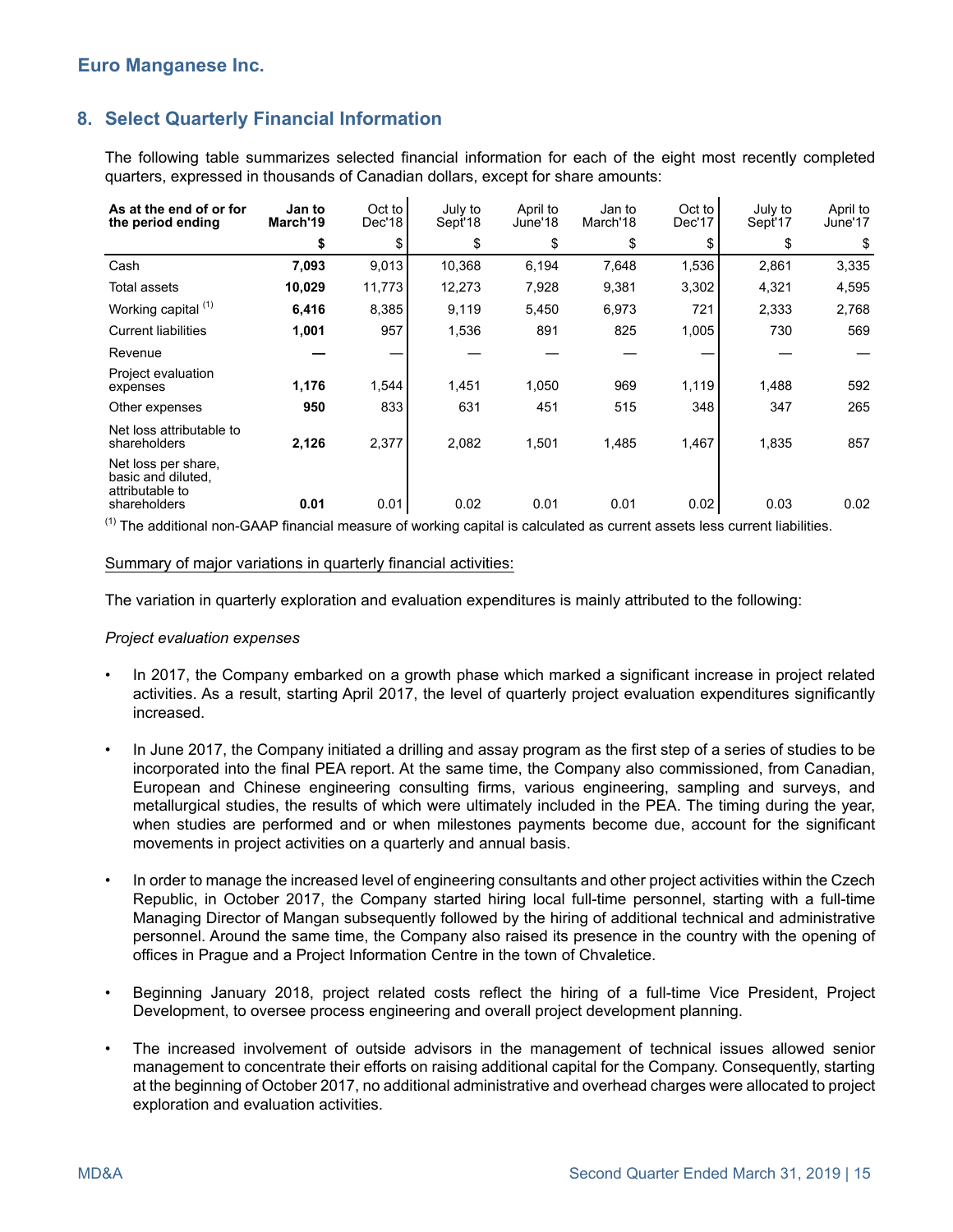## **8. Select Quarterly Financial Information (continued)**

- Expenditures in the second half of the fiscal year ended September 30, 2018, reflect legal and professional fees associated with negotiating land purchase agreements and the quarter ended September 30, 2018, also reflects the costs of the 2018 drilling program which was initiated in July 2018.
- Costs incurred in the past three quarters include the significant metallurgical test work, geological, engineering and other consultant fees, market studies, process and infrastructure design studies, and extensive environmental studies, all in support of the PEA on the Chvaletice Manganese Project.

#### *Other expenses*

- The increase in the level of quarterly administrative expenditures is mainly attributed to the combination of:
	- Increased remuneration beginning in January 2018, due to a higher number of full-time employees;
	- Additional legal and professional costs resulting from the Company being a publicly listed entity from October 2, 2018;
	- Increased non-cash share-based compensation related to option grants to directors, management and employees; and
	- Increased investor relations costs following the Company listing on the ASX and TSX-V in October 2018.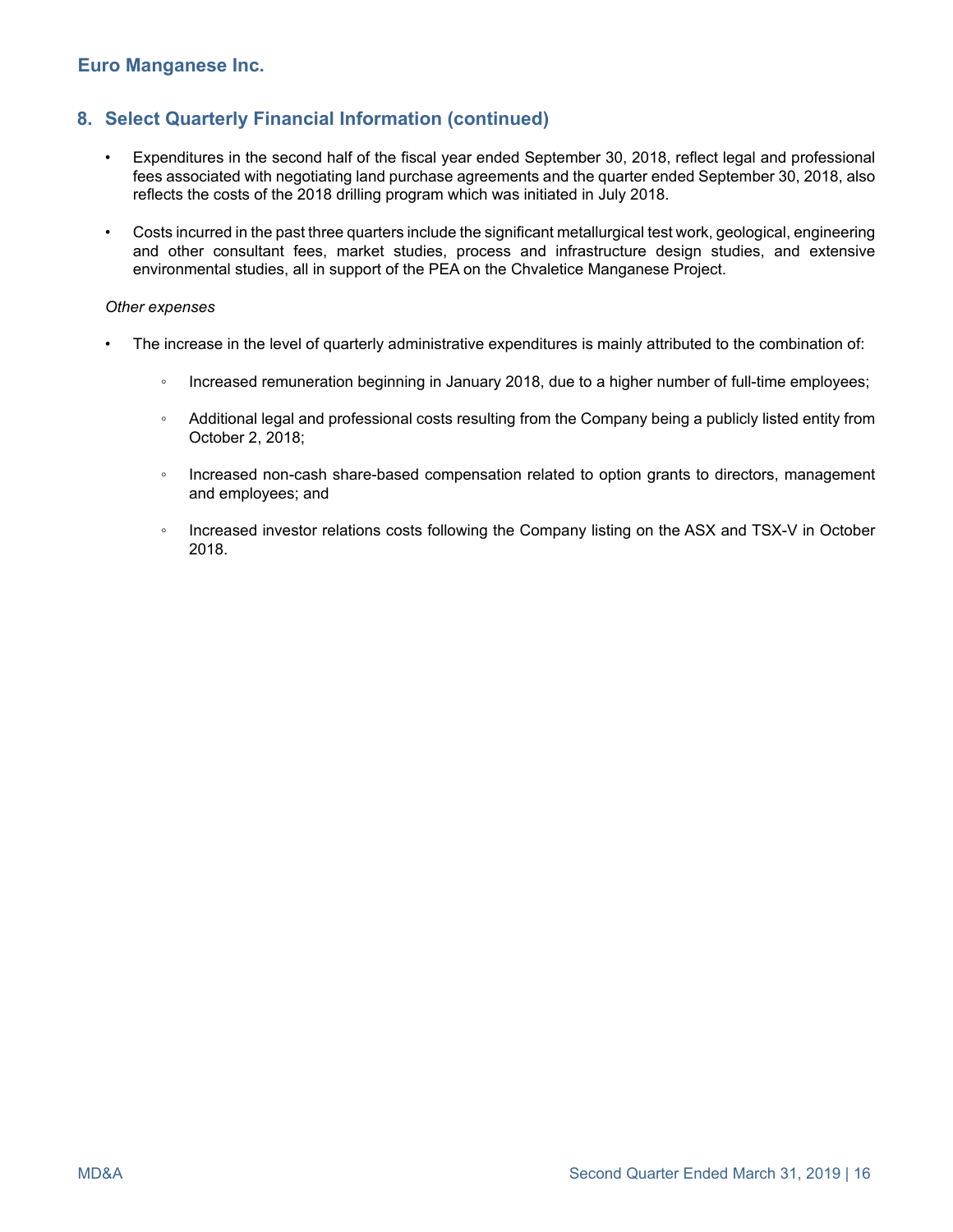## <span id="page-16-0"></span>**9. Results of Operations**

#### **Three months ended March 31, 2019 compared to the three months ended March 31, 2018**

The loss for the three months ended March 31, 2019 of \$2,126,254 compares to a loss of \$1,484,602 for the three months ended March 31, 2018, representing an increase of \$641,652 or 43.2%. Basic and fully diluted loss per share in each period was \$0.01. A summary of the project evaluation and other expenses, and an explanation of the significant variances is as follows:

|                                                                     | Three months ended March 31, |                |
|---------------------------------------------------------------------|------------------------------|----------------|
|                                                                     | 2019                         | 2018           |
| (expressed in thousands of Canadian dollars, except per share data) | \$                           | \$             |
| <b>Project evaluation expenses</b>                                  |                              |                |
| Engineering                                                         | 489                          | 526            |
| Drilling, sampling and surveys                                      | 1                            |                |
| Metallurgical                                                       | 73                           |                |
| Remuneration                                                        | 269                          | 175            |
| Share-based compensation                                            | 97                           | 80             |
| Travel                                                              | 30                           | 63             |
| Legal and professional fees                                         | 118                          | 19             |
| Geological                                                          | 18                           | 13             |
| Market studies                                                      | 51                           | 67             |
| Project management                                                  |                              | 8              |
| Supplies and rentals                                                | 30                           | 18             |
|                                                                     | 1,176                        | 969            |
|                                                                     |                              |                |
| <b>Other expenses</b>                                               |                              |                |
| Remuneration                                                        | 371                          | 212            |
| Share-based compensation                                            | 233                          | 165            |
| Total remuneration                                                  | 604                          | 377            |
| Legal and professional fees                                         | 48                           | 23             |
| Travel                                                              | 75                           | 42             |
| Filing fees                                                         | 24                           |                |
| Accretion expense                                                   | 18                           | 25             |
| Office, general and administrative                                  | 20                           | 18             |
| Insurance                                                           | 26                           | 10             |
| Office rent                                                         | 13                           | 8              |
| Conferences                                                         | 1                            | 10             |
| Investor relations                                                  | 114                          | $\overline{2}$ |
| Depreciation                                                        | 7                            | 1              |
|                                                                     | 950                          | 516            |
| Loss and comprehensive loss for the year                            | 2,126                        | 1,485          |
|                                                                     |                              |                |
| Basic and diluted loss per common share                             | \$0.01                       | \$0.01         |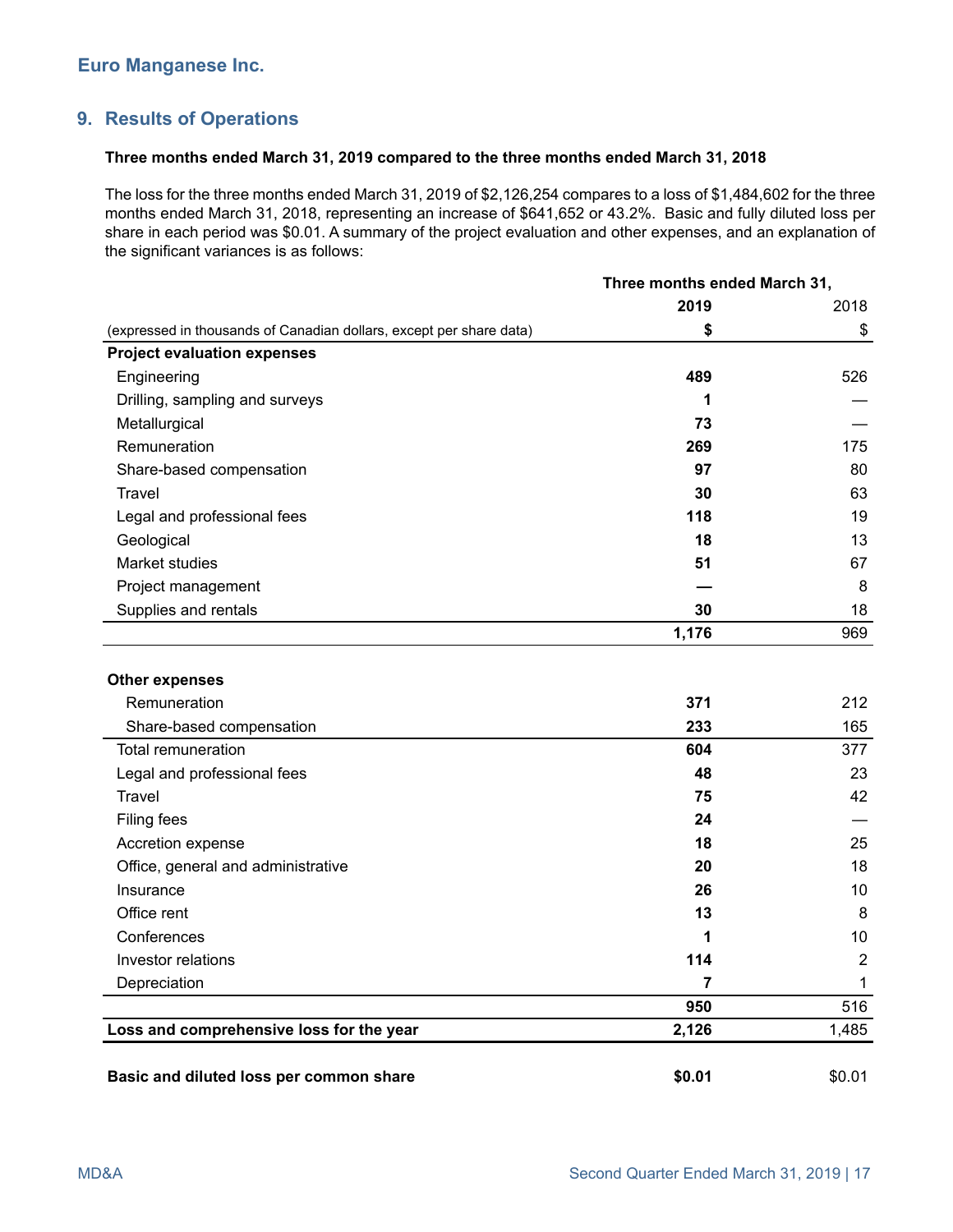## **9. Results of Operations (continued)**

Project evaluation costs for the three months ended March 31, 2019 and 2018, were \$1,176,053 and \$969,175 respectively. The main cost variances include: a net increase of \$130,064 in engineering, remuneration and metallurgical costs related to the PEA; and a \$99,104 increase in legal and professional fees relating to ongoing land purchase negotiations. This was partially offset by a decrease in market studies of \$15,781 as various marketing studies were performed in the comparative quarter, and a decrease of \$33,100 in travel expenses as greater portion of Project activities in the current quarter were performed in the Czech Republic.

Engineering, remuneration, geological and metallurgical costs for three months ended March 31, 2019, represent approximately 72% (three months ended March 31, 2018 - 74%) of the total project evaluation costs. In the current and the comparative quarters, such project evaluation costs related to a number of activities supporting the completion of the PEA, including: a tailings/residue facility design study; studies related to test work, process and infrastructure design; the initiation of a wide range of bench and pilot scale tests and investigations to determine the optimum process to recover manganese to produce HPEMM and HPMSM; scoping and pre-feasibility-level process design studies; evaluating plant and site infrastructure layout alternatives; developing preliminary capital and operating cost estimates; planning and carrying out extensive environmental studies; and conducting widespread community consultations.

The \$434,774 increase in administrative costs for the three months ended March 31, 2019, compared to the same period in 2018, is mainly attributable to: a \$159,548 increase in remuneration mainly attributable to hiring more full time employees rather than engaging consultants; a \$67,903 increase in non-cash share-based compensation related to new options granted to directors and officers during 2018; a \$112,459 increase in investor relations expenses; a \$33,005 increase in travel costs as a result of increased manganese market development and investor relations activities; a \$24,728 increase in legal and professional fees due to increased regulatory compliance requirements; and a \$24,416 increase in filing fees payable to Canadian and Australian security exchanges.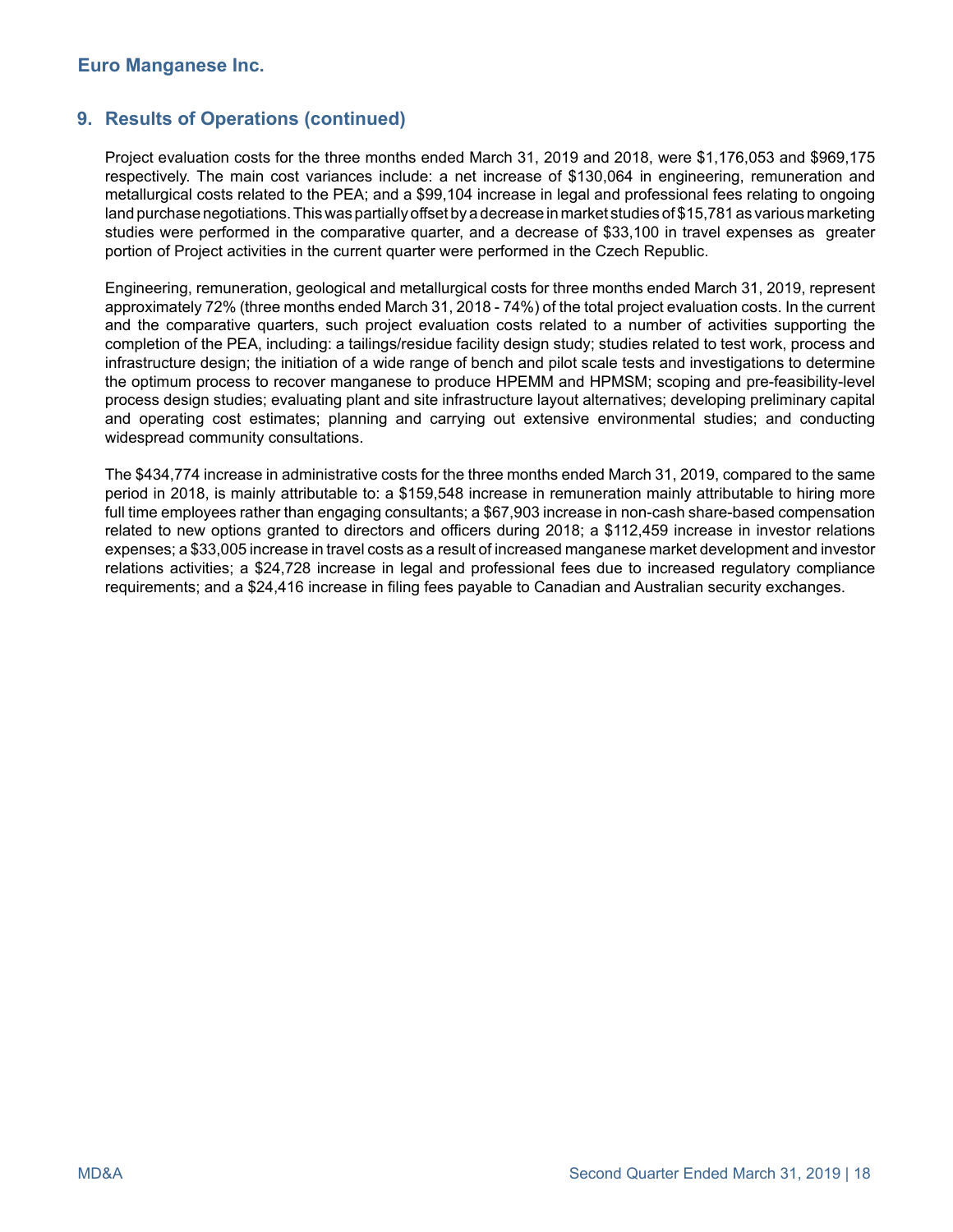## **9. Results of Operations (continued)**

#### **Six months ended March 31, 2019, compared to the six months ended March 31, 2018**

The loss for the six months ended March 31, 2019, of \$4,503,319 compares to a loss of \$2,951,438 for the six months ended March 31, 2018, representing an increase of \$1,551,881 or 52.6%. Basic and fully diluted loss per share in each period was \$0.03. A summary of the project evaluation and other expenses, and an explanation of the significant variances is as follows:

|                                                                     | Six months ended March 31, |       |
|---------------------------------------------------------------------|----------------------------|-------|
|                                                                     | 2019                       | 2018  |
| (expressed in thousands of Canadian dollars, except per share data) | \$                         | \$    |
| <b>Project evaluation expenses</b>                                  |                            |       |
| Engineering                                                         | 1,115                      | 1,147 |
| Drilling, sampling and surveys                                      | 209                        |       |
| Metallurgical                                                       | 222                        | 34    |
| Remuneration                                                        | 496                        | 322   |
| Share-based compensation                                            | 137                        | 97    |
| Travel                                                              | 71                         | 110   |
| Legal and professional fees                                         | 179                        | 54    |
| Geological                                                          | 135                        | 79    |
| Market studies                                                      | 106                        | 159   |
| Project management                                                  |                            | 53    |
| Supplies and rentals                                                | 51                         | 33    |
|                                                                     | 2,721                      | 2,088 |

#### **Other expenses**

| Remuneration                             | 701    | 387    |
|------------------------------------------|--------|--------|
| Share-based compensation                 | 308    | 216    |
| Total remuneration                       | 1,009  | 603    |
| Legal and professional fees              | 125    | 58     |
| Travel                                   | 122    | 54     |
| Filing fees                              | 62     |        |
| Accretion expense                        | 37     | 51     |
| Office, general and administrative       | 48     | 40     |
| Insurance                                | 50     | 24     |
| Office rent                              | 34     | 13     |
| Conferences                              |        | 12     |
| Investor relations                       | 282    | 6      |
| Depreciation                             | 12     | 2      |
|                                          | 1,782  | 863    |
| Loss and comprehensive loss for the year | 4,503  | 2,951  |
| Basic and diluted loss per common share  | \$0.03 | \$0.03 |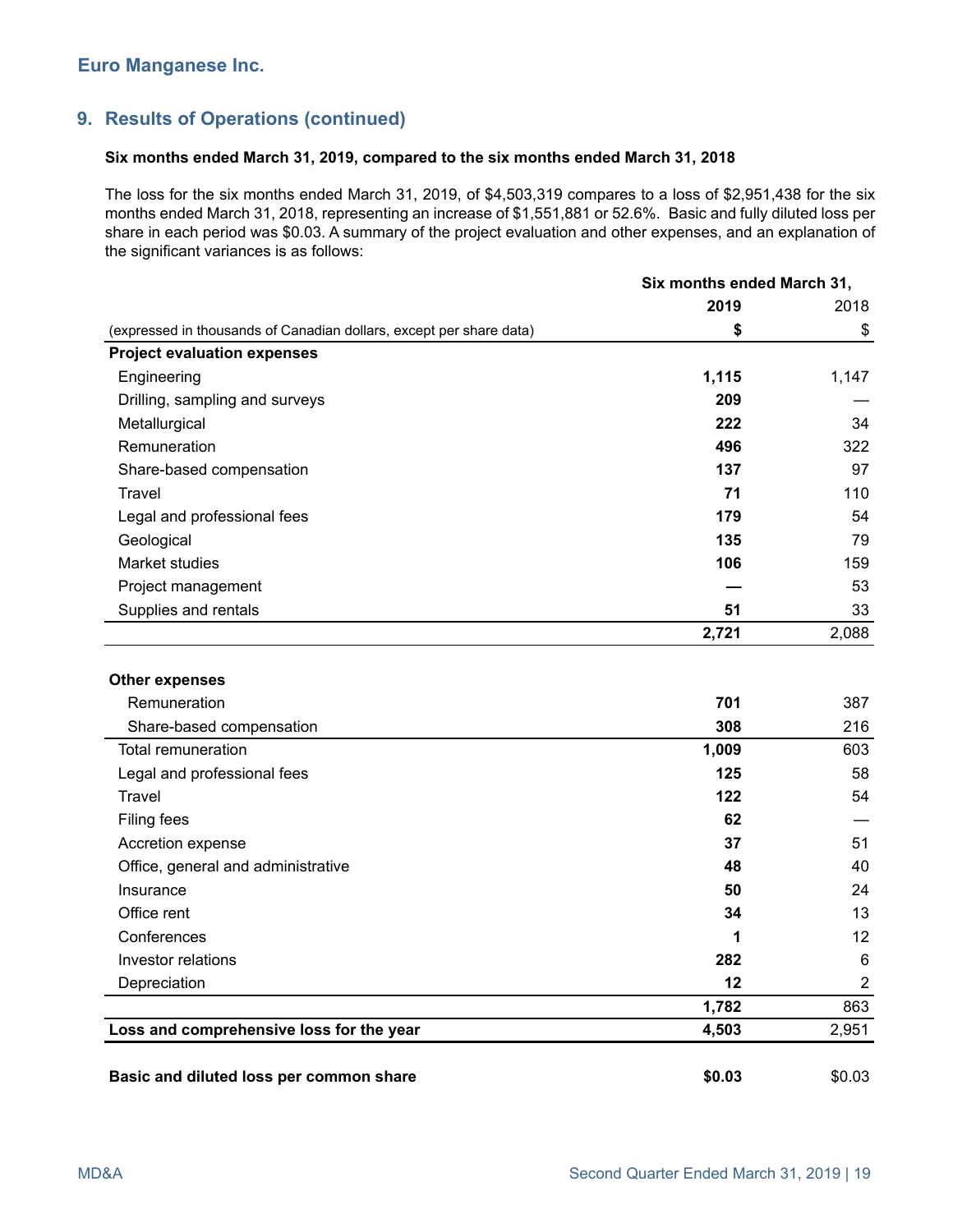## <span id="page-19-0"></span>**9. Results of Operations (continued)**

Project evaluation costs for the six months ended March 31, 2019 and 2018, were \$2,720,759 and \$2,088,395 respectively. The main cost variances include: increases of \$173,663 in remuneration and \$187,988 in metallurgical costs, both related to the PEA; a \$209,380 increase in drilling, sampling and surveys attributable to the completion of the 2018 drilling program; a \$124,624 increase in legal and professional fees related to land purchase negotiations; an increase in geological costs of \$56,156 due to a hydro-geological study of the Project; and a \$40,147 increase in share-based compensation allocated to project personnel. This was partially offset by a decrease in market studies of \$52,732 as such marketing studies were primarily conducted in the comparative period, a decrease of \$52,938 in external project management costs following the hiring of a full time Managing Director of Mangan, and a decrease in travel of \$39,743.

Engineering, remuneration, geological and metallurgical costs for six months ended March 31, 2019, represent approximately 72% (six months ended March 31, 2018 - 76%) of the total project evaluation costs for the period and are related to: a number of activities supporting the completion of the PEA and the future development of the Project, including: a tailings/residue facility design study; studies related to test work, process and infrastructure design; the initiation of a wide range of bench and pilot scale tests and investigations to determine the optimum process to recover manganese to produce HPEMM and HPMSM; scoping and pre-feasibility-level process design studies, evaluating plant and site infrastructure layout alternatives, developing preliminary capital and operating cost estimates, planning and carrying out extensive environmental studies, and conducting widespread community consultations. In the comparative period, in addition to the aforementioned activities, these costs also include an extensive geotechnical and hydrogeological study, initiated in January 2018, of the tailings and certain lands under consideration for a potential plant site.

The \$919,517 increase in administrative costs for the six months ended March 31, 2019, over the same period in 2018, is mainly attributable to total remuneration which increased \$406,208, of which \$92,072 was an increase in share-based compensation related to options granted to directors and officers during 2018. The increase in total remuneration was attributable to the growth of the Company, the hiring of more full-time employees rather than the engagement of consultants, quarterly directors' fees paid of \$40,000, and to bonuses paid in December 2018 of \$70,000. Other significant increases in administrative costs for the six months ended March 31, 2019, over the corresponding quarter in 2018 included: a \$276,045 increase in investor relations expenses following the listings on the TSX-V and ASX and the hiring of manganese market development and investor relations consultants in Europe and Australia; a \$67,436 increase in legal and professional fees mainly due to the regulatory filing requirements in Canada and Australia; a \$67,826 increase in travel costs related to increased investor relations activities; and a \$62,453 increase in filing fees payable to the TSX-V and the ASX following the Company's public listing fees.

#### **10.Liquidity and Capital Resources**

As at March 31, 2019, the Company held cash of approximately \$7.1 million. Cash is held with reputable financial institutions and is invested in highly liquid short-term investments with maturities of three months or less. The funds are not exposed to significant liquidity risk and there are no restrictions on the ability of the Company to use these funds to meet its obligations.

Cash decreased by \$3.3 million during the six months ended March 31, 2019, primarily due to cash used in operating activities of \$4.4 million and cash used in investing activities of \$1.0 million, representing mainly the payment of the first instalment on the EPCS Option Agreement. This was partially offset by the proceeds from the Canadian Offering, which raised \$2.5 million, less cash expenses of \$0.4 million.

As at March 31, 2019, the Company had working capital of \$6.4 million, which compares to working capital at September 30, 2018 of \$9.1 million. The decrease in working capital was due to operating expenditures and the first EPCS Option payment, offset by the proceeds from the Canadian IPO, as described above.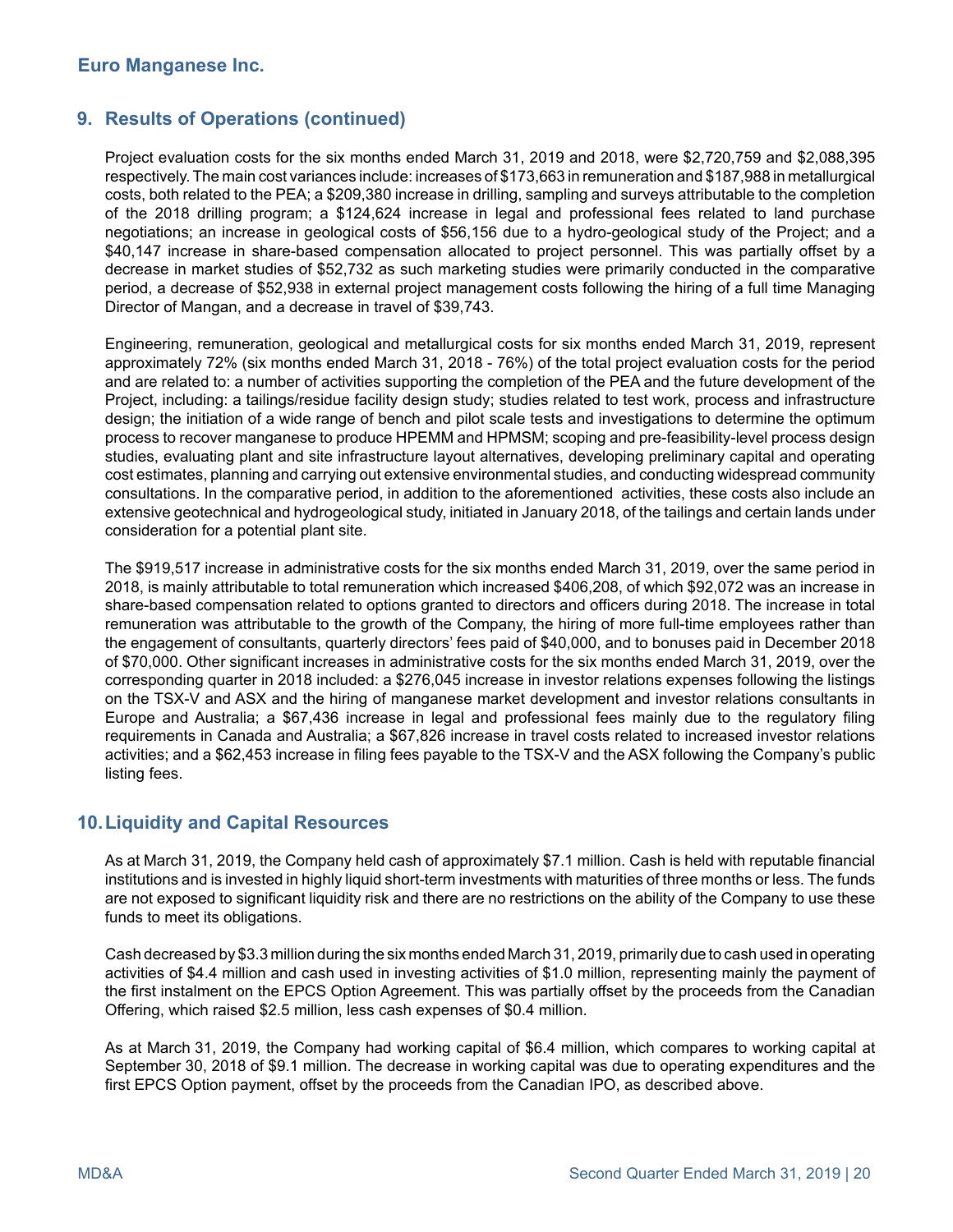## <span id="page-20-0"></span>**10.Liquidity and Capital Resources (continued)**

The Company's capital resources at March 31, 2019, are expected to provide sufficient working capital to fund its corporate and administrative expenses and its current project development commitments for at least 12 months. These include minimum office lease payments and project development commitments of \$748,710 as shown below. However, having completed the PEA during the quarter ended March 31, 2019, the Company is advancing the Chvaletice Manganese Project to the feasibility stage, and expects to receive proposals from a short list of engineering firms by mid-May 2019, following which, it expects to award the feasibility study related contracts by the end of May 2019. The Company also intends to build a demonstration plant to produce bulk product samples for customer testing and qualification, commencing in the second quarter of calendar 2019 and is awaiting proposals related thereto. Accordingly, the Company does not expect that its current capital resources will be sufficient to fully fund all these activities, along with any new commitments it may make with respect to additionally acquisitions of land or surface rights. Once the capital requirements for the feasibility study, the demonstration plant and land acquisition expenses are known, the Company expects it will be required to raise additional funding for these commitments.

As an early stage corporation, the Company does not own any properties with established Mineral Reserves and has no operating revenues and is unable to self-finance its operations. Accordingly, the only source of future funds presently available to the Company is through the issuance of share capital. Additional funding will also be required for the potential future construction of infrastructure and facilities for the Chvaletice Project. The ability of the Company to arrange such equity financings will depend principally upon prevailing market conditions and the business performance of the Company. Such funding may not be available when needed, if at all, or be available on terms favorable to the Company and its shareholders. Failure to obtain such additional financing could result in a delay, indefinite postponement or curtailment of further evaluation and development of the Company's principal property and could result in material adjustments to the carrying values of assets.

#### *Contractual commitments*

As at March 31, 2019, the Company was committed to make the minimum annual cash payments, as follows:

|                                                     | Payments due by period |                       |             |               |               |
|-----------------------------------------------------|------------------------|-----------------------|-------------|---------------|---------------|
|                                                     | Total                  | Less than<br>one year | 1 - 2 years | $2 - 3$ years | After 3 years |
|                                                     | S                      | \$                    | S           |               | \$            |
| Minimum office lease payments <sup>(1)</sup>        | 243,658                | 129.415               | 103.120     | 9.275         | 1,848         |
| Operating expenditure<br>commitments <sup>(2)</sup> | 505.052                | 505,052               |             |               |               |
| Total contractual obligations                       | 748,710                | 634.467               | 103.120     | 9.275         | 1,848         |

 $<sup>(1)</sup>$  The Company has three non-cancellable operating office leases expiring within 2 to 4 years.</sup>

 $<sup>(2)</sup>$  Operating expenditure commitments relate to the evaluation work on the Chvaletice Project.</sup>

The Company is not subject to any externally imposed capital requirements. Detailed description of the Company's additional commitments can be found in note 12, of the Company's audited consolidated financial statements for the year ended September 30, 2018.

#### **11. Off-Balance Sheet Arrangements**

As at March 31, 2019, there are no off-balance sheet arrangements which could have a material impact on current or future results of operations or the financial condition of the Company.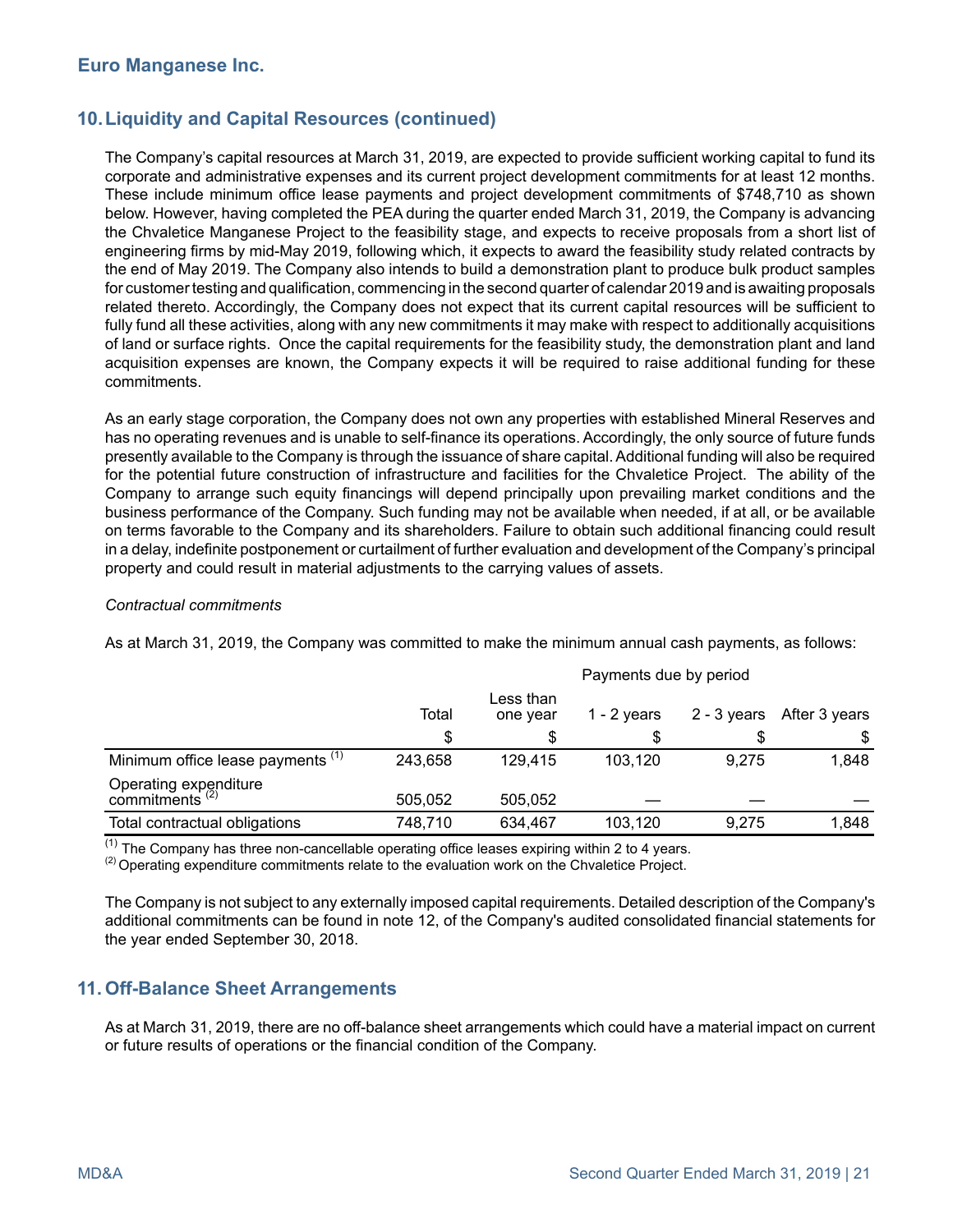## <span id="page-21-0"></span>**12.Related Party Transactions**

For the three and six months ended March 31, 2019 and 2018, amounts paid to related parties were incurred in the normal course of operations and measured at the exchange amount, which is the amount of consideration established and agreed to by the transacting parties.

At March 31, 2019, key management personnel include those persons having authority and responsibility for planning, directing and controlling the activities of the Company as a whole, and consisted of the Company's directors and officers, including its non-executive Chairman, President and Chief Executive Officer, Chief Financial Officer, Corporate Secretary and Vice President, Corporate Development, Vice President, Project Development, and the Managing Director of Mangan.

During the three and six months ended March 31, 2019, and 2018, the Company incurred the following expenses to officers or directors of the Company or companies with common directors:

|                                                                                     | Three months ended March 31, |         | Six months ended March 31, |         |
|-------------------------------------------------------------------------------------|------------------------------|---------|----------------------------|---------|
|                                                                                     | 2019                         | 2018    | 2019                       | 2018    |
|                                                                                     | S                            | S       |                            | S       |
| Salaries and consulting fees payable<br>to officers and directors of the<br>Company | 372,613                      | 341.276 | 758,980                    | 649.420 |
| Directors and officers' stock-based<br>compensation                                 | 226,657                      | 185,532 | 300,371                    | 230,413 |
| <b>Total remuneration</b>                                                           | 599,270                      | 526,808 | 1,059,351                  | 879,833 |

A Company's director is associated with PRK Partners s.r.o. ("PRK"), a legal firm based in the Czech Republic. During the three and six months ended March 31, 2019, PRK's legal fees charged to the Company totaled \$104,539 and \$140,256 respectively (three and six months ended March 31, 2018 - \$20,750 and \$47,556, respectively).

At March 31, 2019, amounts owing to directors and officers of the Company for salaries and directors fees amounted to \$67,977 (September 30, 2018 - \$64,895) and fees owing to PRK amounted to \$38,120 (September 30, 2018 - \$237,246). Other amounts payable to officers and directors at March 31, 2019 for the reimbursement of travel related expenses were \$13,754 (September 30, 2018 - \$18,498).

#### **13.Outstanding Share Data**

The Company's authorized share capital consists of an unlimited number of common shares without par value. The following common shares, stock options and share purchase warrants were outstanding at May 10, 2019:

|                                      | <b>Number of securities</b> |
|--------------------------------------|-----------------------------|
| Issued and outstanding common shares | 170.709.600                 |
| Share options                        | 15,250,000                  |
| Warrants                             | 8,684,015                   |

Certain of the Share and stock options are subject to escrow pursuant to National Policy 46-201 - Escrow for Initial Public Offerings, the TSX-V's Seed Share Resale Restrictions, and the ASX Listing Rules. For detail on the number of escrowed securities and the timing of their release refer to note 8 a) ii) of the Company's condensed consolidated interim financial statements for the three and six months ended March 31, 2019.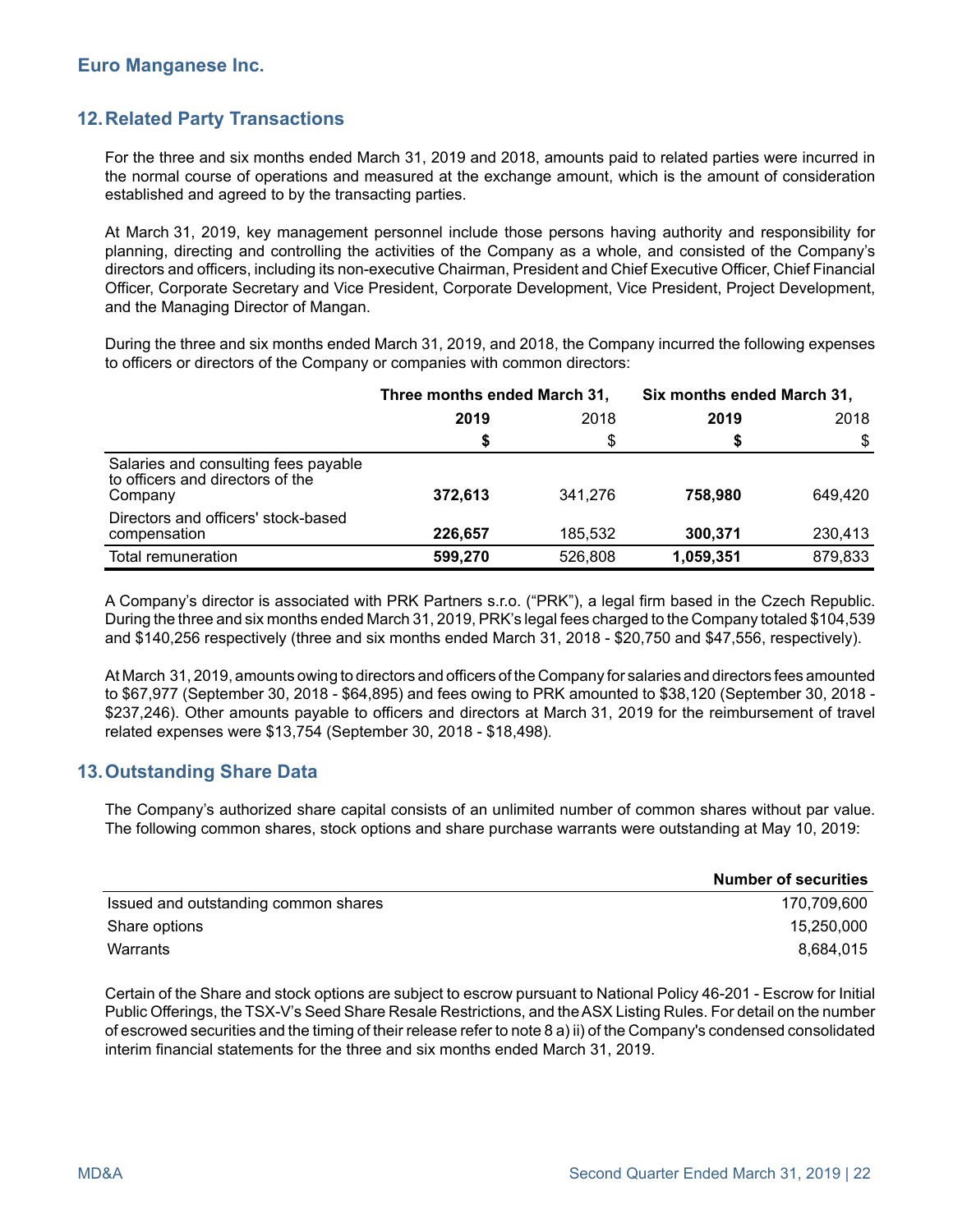### <span id="page-22-0"></span>**14.Proposed Transactions**

At March 31, 2019, there are no proposed asset or business acquisition or disposition being considered that would affect the financial condition, financial performance or cash flows of the Company.

#### **15.Significant Accounting Policies, Estimates and Judgments**

#### *Basis of preparation and accounting policies*

The Company's annual consolidated financial statements have been prepared in accordance with IFRS as issued. Detailed description of the Company's significant accounting policies can be found in note 3 of the Company's audited consolidated financial statements for the year ended September 30, 2018, and changes to the existing and new accounting policies can be found in the Company's unaudited condensed consolidated interim financial statements for the three and six months ended March 31, 2019. The impact of future accounting changes is disclosed in note 3.3 to our unaudited condensed consolidated interim financial statements for the three and six months ended March 31, 2019.

#### *Significant accounting estimates and judgments*

The preparation of consolidated financial statements in conformity with IFRS requires management to make estimates that affect the reported amounts of assets and liabilities and disclosures of contingent assets and liabilities at the date of the consolidated financial statements, and the reported amounts of revenues and expenses during the reporting period. Areas of judgment and key sources of estimation uncertainty that have the most significant effect are disclosed in note 3.13 of the Company's consolidated financial statements for the year ended September 30, 2018, and in the note 3.2 of the Company's unaudited condensed consolidated interim financial statements for the three and six months ended March 31, 2019.

#### **16.Financial Instruments and Financial Risk Management**

A description of the Company's financial instruments and financial risks that the Company is exposed to and management of these risks can be found in notes 9 and 10, respectively, of the Company's consolidated financial statements for the year ended September 30, 2018.

## **17.Internal Controls over Financial Reporting and Disclosure Controls and Procedures**

Management has established processes to provide them with sufficient knowledge to support representations that they have exercised reasonable diligence that: (i) the condensed consolidated interim financial statements for the three and six months ended March 31, 2019, do not contain any untrue statement of material fact or omit to state a material fact required to be stated or that is necessary to make a statement not misleading in light of the circumstances under which it is made; and (ii) the condensed consolidated interim financial statements for the three and six months ended March 31, 2019, fairly present in all material respects the financial condition, results of operations and cash flow of the Company.

There was no change in the Company's internal controls over financial reporting that occurred during the three and six months ended March 31, 2019, that has materially affected, or is reasonably likely to materially affect, the Company's internal controls over financial reporting.